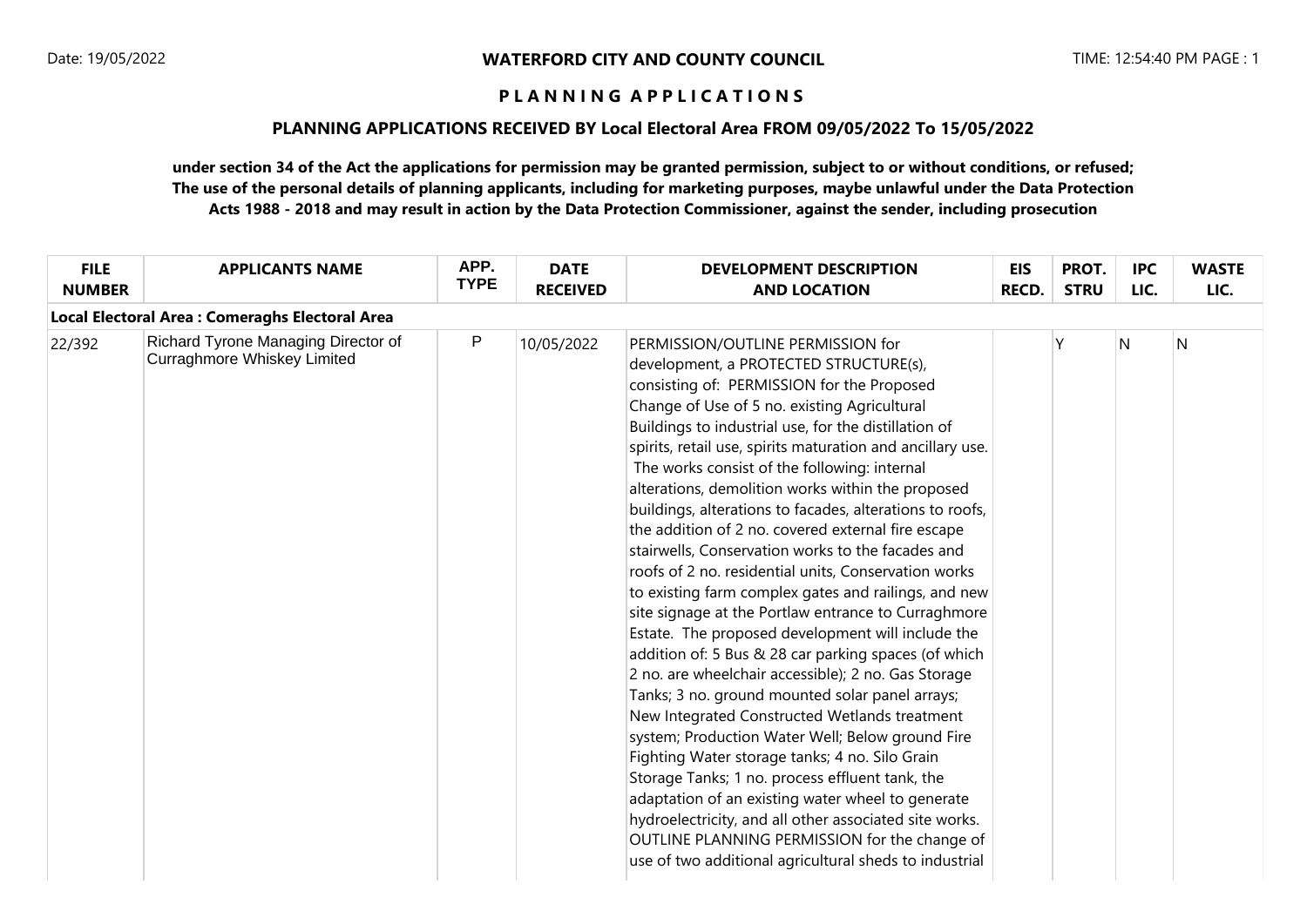### **PLANNING APPLICATIONS RECEIVED BY Local Electoral Area FROM 09/05/2022 To 15/05/2022**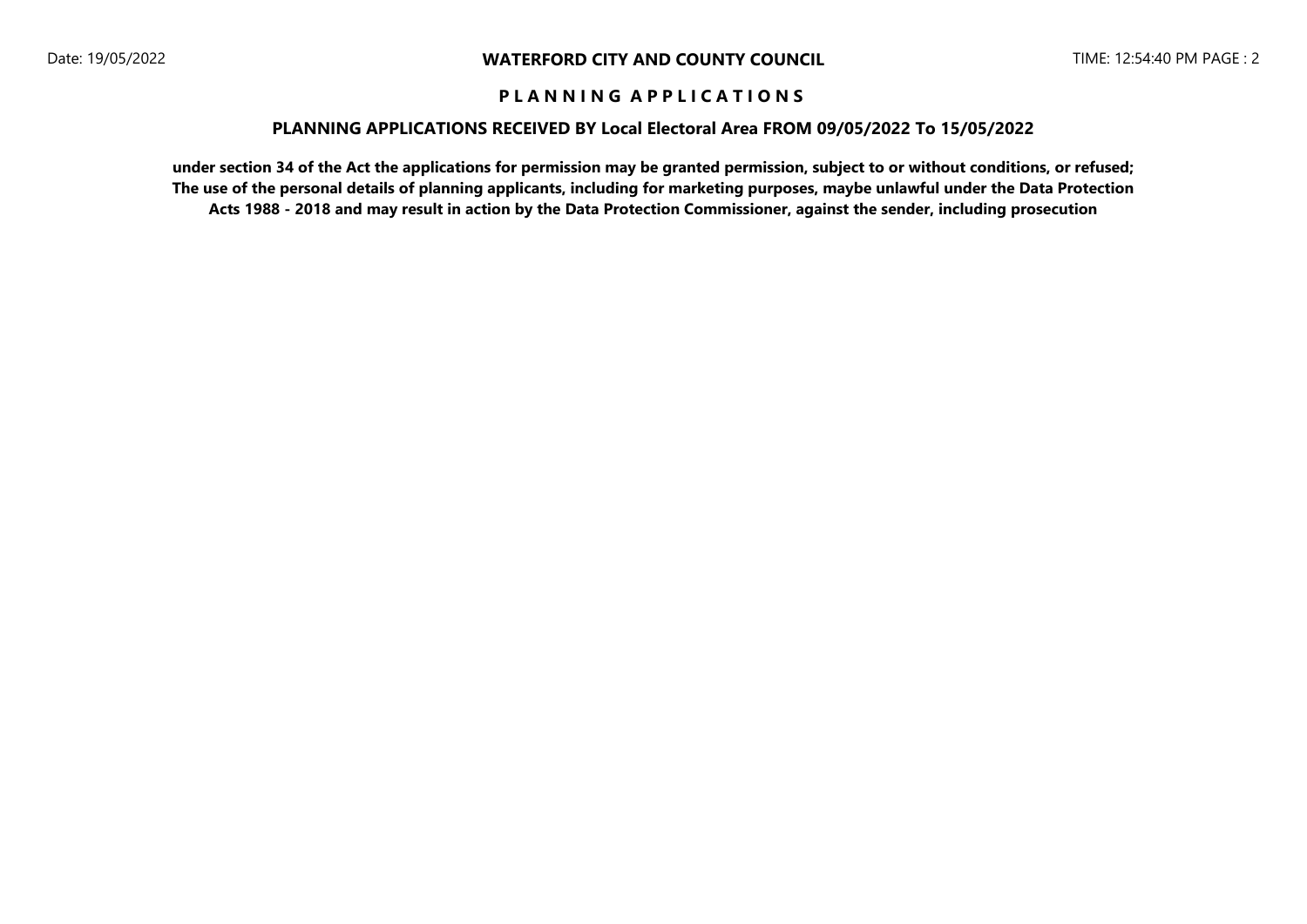### **PLANNING APPLICATIONS RECEIVED BY Local Electoral Area FROM 09/05/2022 To 15/05/2022**

|        |                        |              |            | use for the maturation of spirits. The application will<br>be accompanied by a Natura Impact Statement<br>Curraghmore Estate<br>Portlaw<br>Co. Waterford<br>X91 CH28                                                                                                                                                                                                                                                              |   |   |   |
|--------|------------------------|--------------|------------|-----------------------------------------------------------------------------------------------------------------------------------------------------------------------------------------------------------------------------------------------------------------------------------------------------------------------------------------------------------------------------------------------------------------------------------|---|---|---|
| 22/393 | Linda Walsh            | $\mathsf{P}$ | 11/05/2022 | consequent on the grant of outline planning<br>permission to construct a single storey dwelling,<br>garage, wastewater treatment system, percolation<br>area, splayed entrance and all ancillary site works<br>Garranmillon Upper<br>Kilmacthomas<br>Co. Waterford                                                                                                                                                                | N | N | N |
| 22/394 | Eileen Kirwan          | $\mathsf{P}$ | 10/05/2022 | to construct a split level dwelling, garage,<br>wastewater treatment system, percolation area, and<br>all ancillary site works<br>Lissahane<br>Kill<br>Co. Waterford                                                                                                                                                                                                                                                              | N | N | N |
| 22/397 | Robert and Fiona Kenny | R            | 11/05/2022 | Planning permission to retain change of use of<br>existing garage to gym, shower room, utility,<br>game/hobby room, home office and storage areas.<br>Planning permission is also sought for retention of<br>the elevation changes to the garage from that<br>previously granted permission. Also planning<br>permission to construct the link between existing<br>dwelling and existing garage, and all ancillary site<br>works. | N | N | N |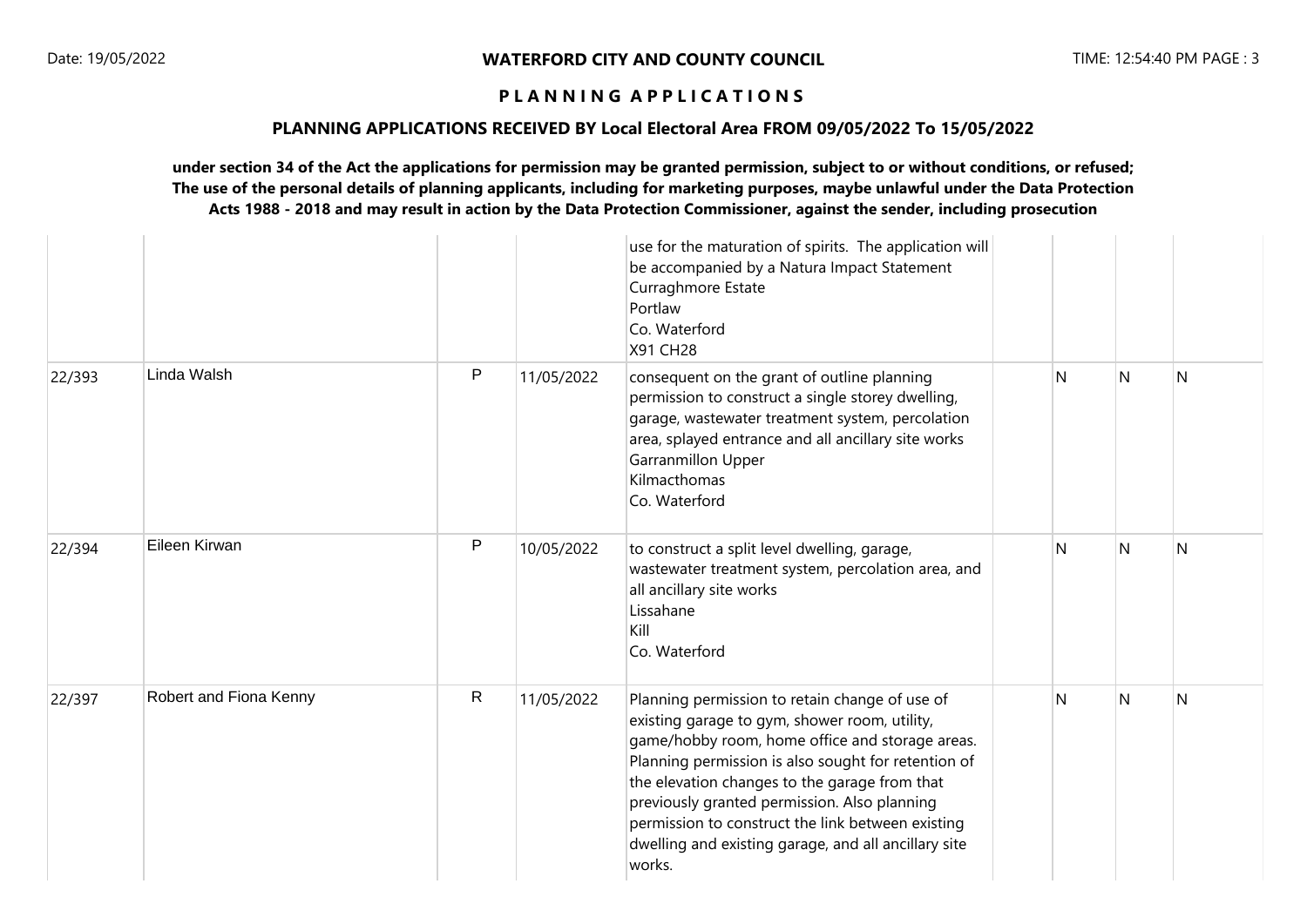### **PLANNING APPLICATIONS RECEIVED BY Local Electoral Area FROM 09/05/2022 To 15/05/2022**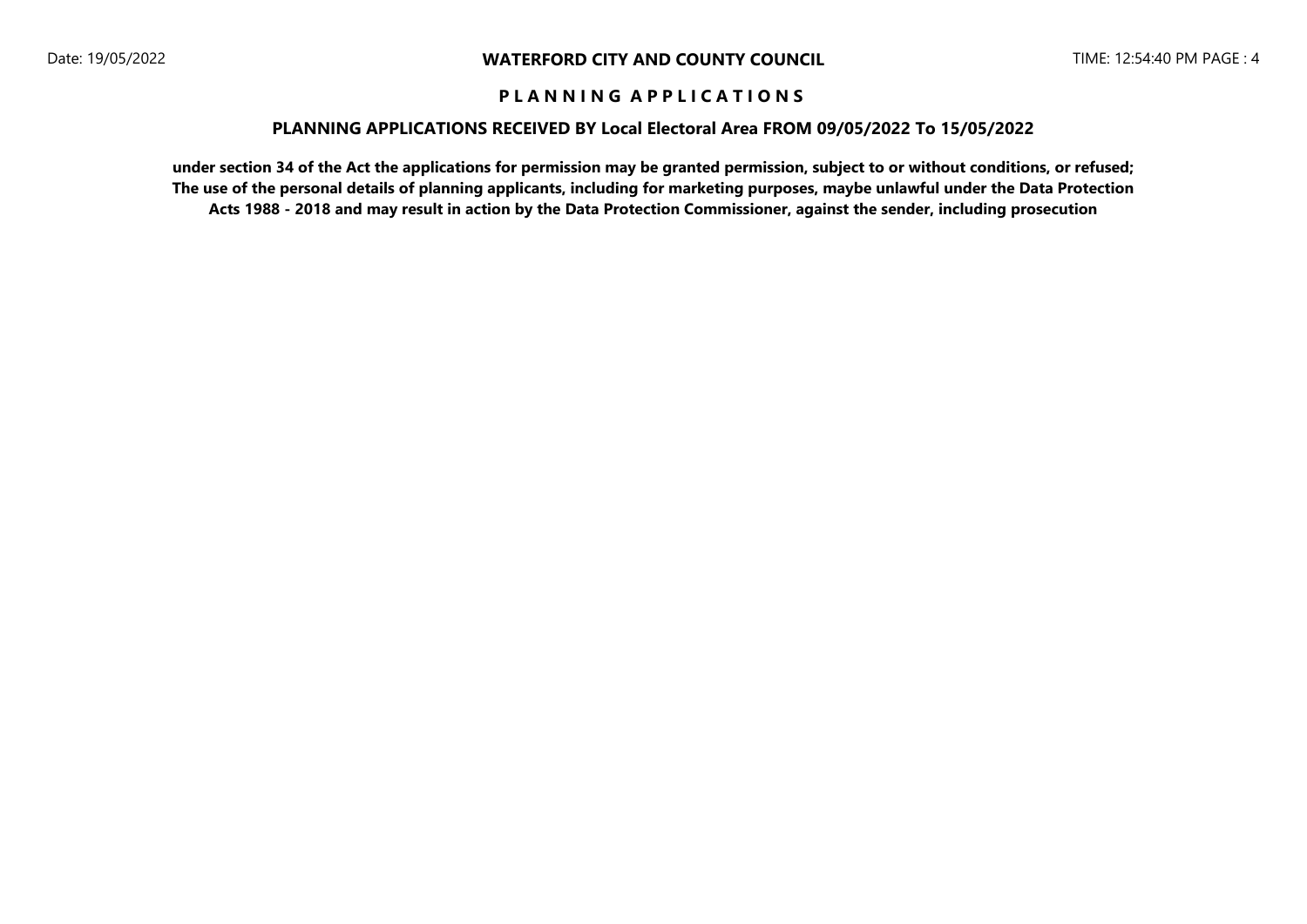#### **PLANNING APPLICATIONS RECEIVED BY Local Electoral Area FROM 09/05/2022 To 15/05/2022**

|        |                                                      |                 |            | Ballyknock<br>Carrick-on-Suir<br>Co. Waterford                                                                                                                                                                                                                   |   |   |   |
|--------|------------------------------------------------------|-----------------|------------|------------------------------------------------------------------------------------------------------------------------------------------------------------------------------------------------------------------------------------------------------------------|---|---|---|
| 22/405 | John Greene & Anne-Marie O'Neill                     | P               | 13/05/2022 | the construction of a part single storey, part storey<br>& a half, part two storey dwelling, detached garage,<br>effluent treatment system & percolation area,<br>vehicular entrance & all associated site works<br>Knocknacreha<br>Rathgormack<br>Co. Waterford | N | N | N |
| Area   | Total for Local Electoral Area : Comeraghs Electoral | $5\phantom{.0}$ |            |                                                                                                                                                                                                                                                                  |   |   |   |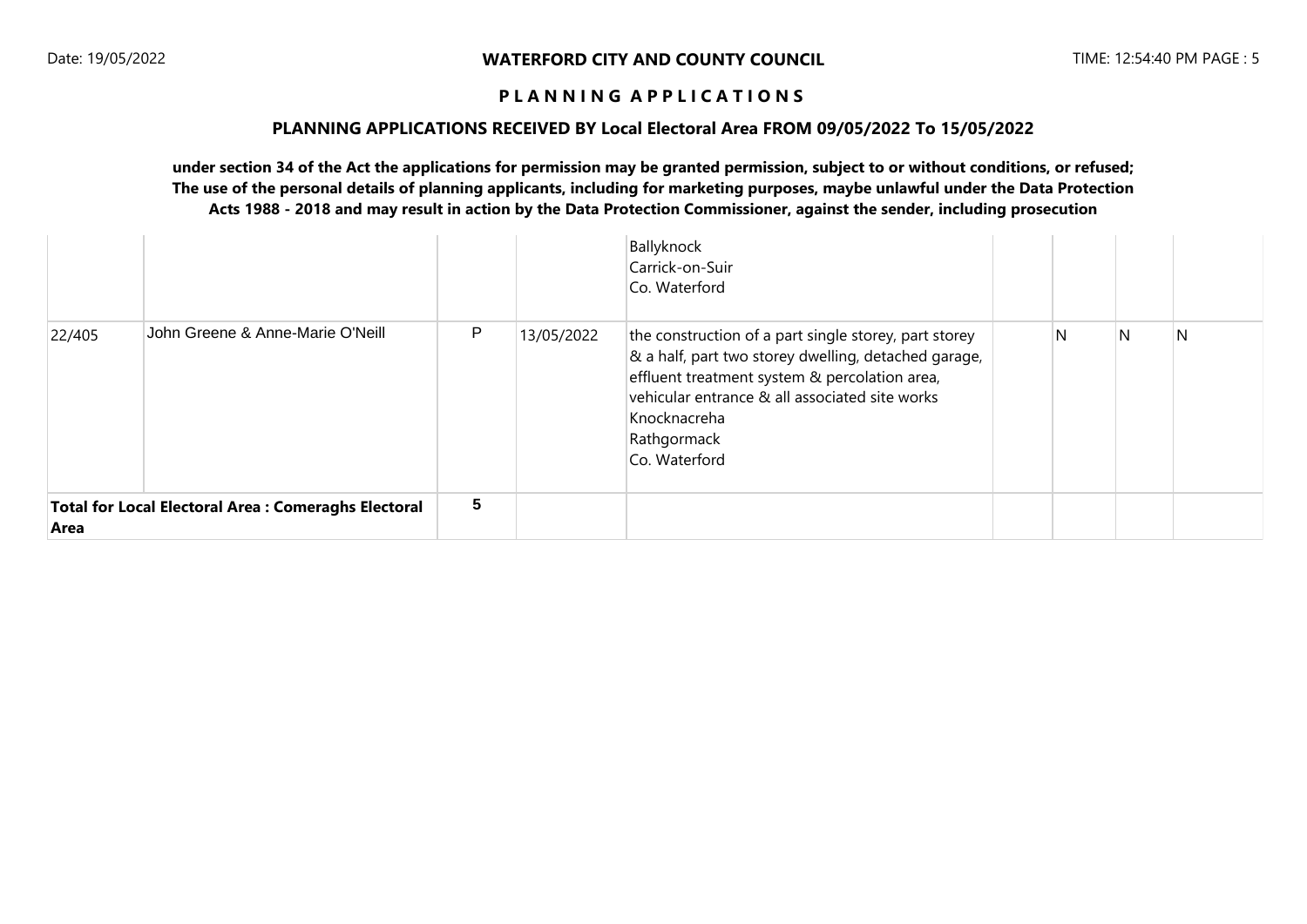### **PLANNING APPLICATIONS RECEIVED BY Local Electoral Area FROM 09/05/2022 To 15/05/2022**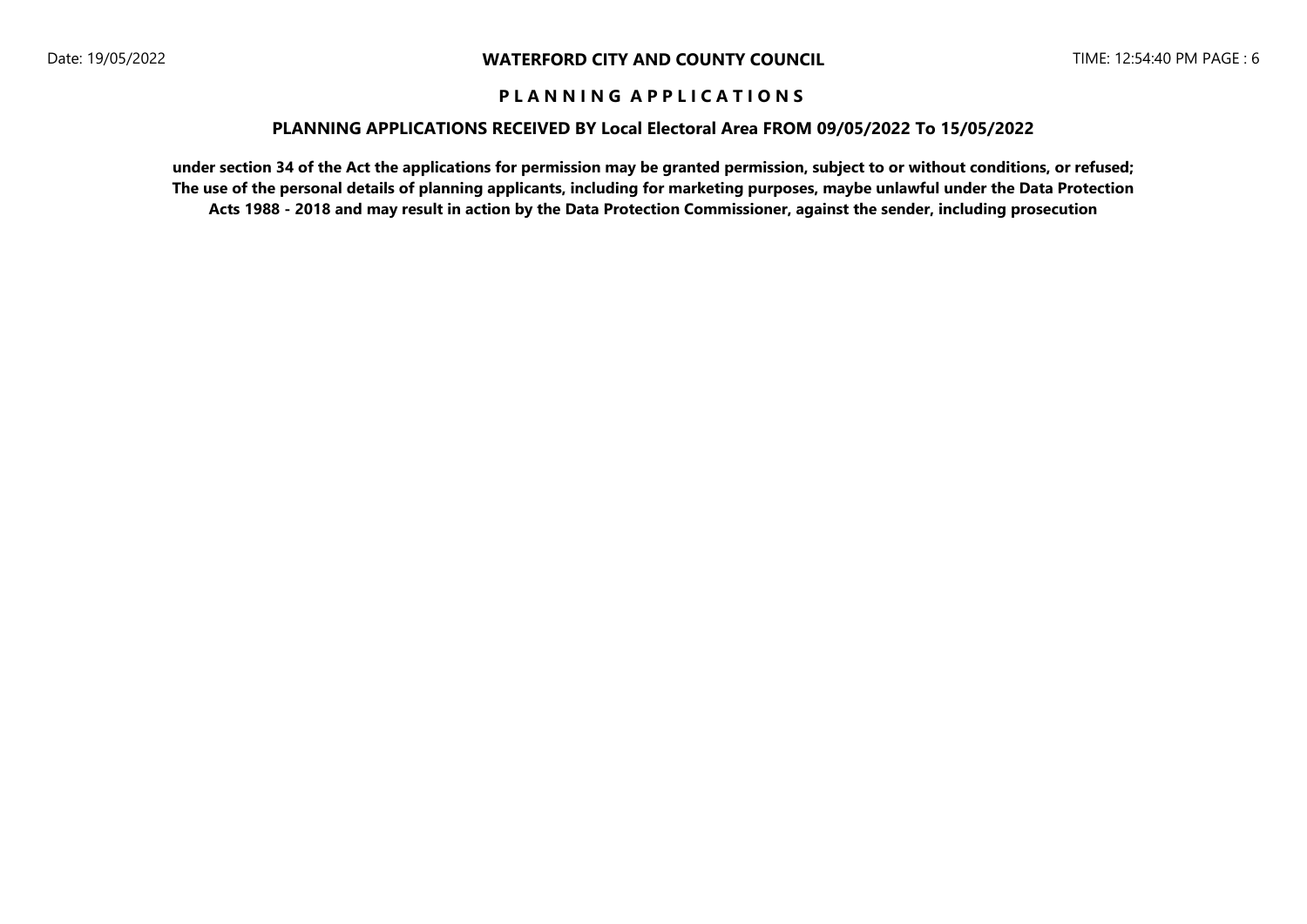# **PLANNING APPLICATIONS RECEIVED BY Local Electoral Area FROM 09/05/2022 To 15/05/2022**

| <b>FILE</b><br><b>NUMBER</b> | <b>APPLICANTS NAME</b>                                   | APP.<br><b>TYPE</b> | <b>DATE</b><br><b>RECEIVED</b> | <b>DEVELOPMENT DESCRIPTION</b><br><b>AND LOCATION</b>                                                                                                                                                                                                                                                                                                                                                                                  | EIS<br><b>RECD.</b> | PROT.<br><b>STRU</b> | <b>IPC</b><br>LIC. | <b>WASTE</b><br>LIC. |
|------------------------------|----------------------------------------------------------|---------------------|--------------------------------|----------------------------------------------------------------------------------------------------------------------------------------------------------------------------------------------------------------------------------------------------------------------------------------------------------------------------------------------------------------------------------------------------------------------------------------|---------------------|----------------------|--------------------|----------------------|
|                              | Local Electoral Area : Dungarvan- Lismore Electoral Area |                     |                                |                                                                                                                                                                                                                                                                                                                                                                                                                                        |                     |                      |                    |                      |
| 22/396                       | Euronet 360 Finance Ltd.                                 | P                   | 11/05/2022                     | development at this site: Out of Closet, Main Street,<br>Lismore, Co. Waterford P51TDA3. The development<br>will consist of the installation of an ATM machine to<br>the south-east elevation. Out of Closet, Main Street,<br>Lismore, Co. Waterford P51TDA3 is listed in<br>Waterford City and County Council's Record of<br>Protected Structures - Ref. no. 470<br>Out of Closet,<br>Main Street<br>Lismore<br>Co. Waterford P51TDA3 |                     | Υ                    | N                  | N                    |
| 22/403                       | <b>Geraldine Donnelly and Patrick Guiney</b>             | P                   | 13/05/2022                     | the construction of a new single-storey extension to<br>the rear and side, and new porch to the side of the<br>existing house, as well as 1 no. new window along<br>the existing side elevation and all associated internal<br>and external works<br>Ardo Cottage<br>Ardoginna<br>Ardmore<br>Co. Waterford                                                                                                                             |                     | N                    | N                  | N                    |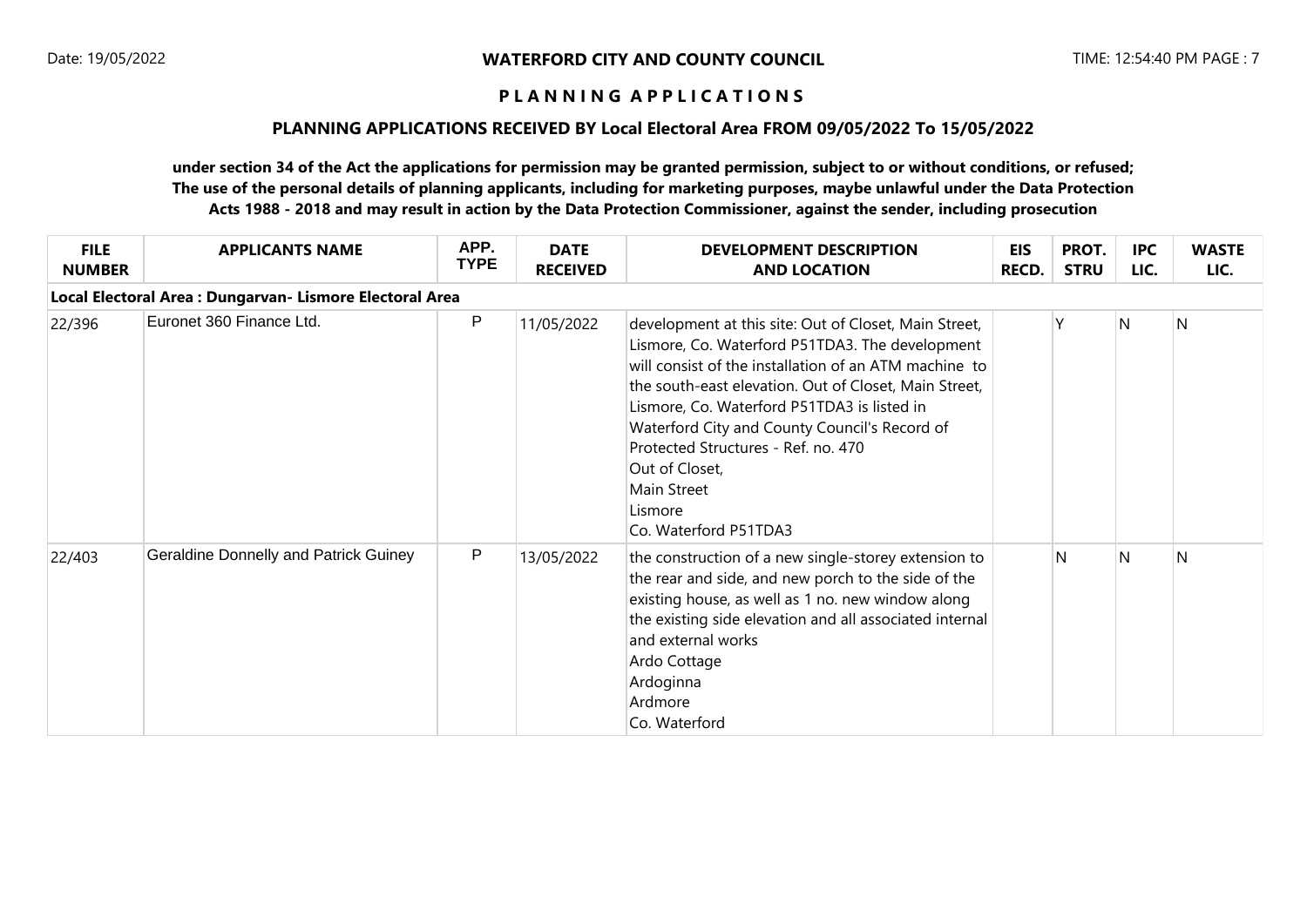### **PLANNING APPLICATIONS RECEIVED BY Local Electoral Area FROM 09/05/2022 To 15/05/2022**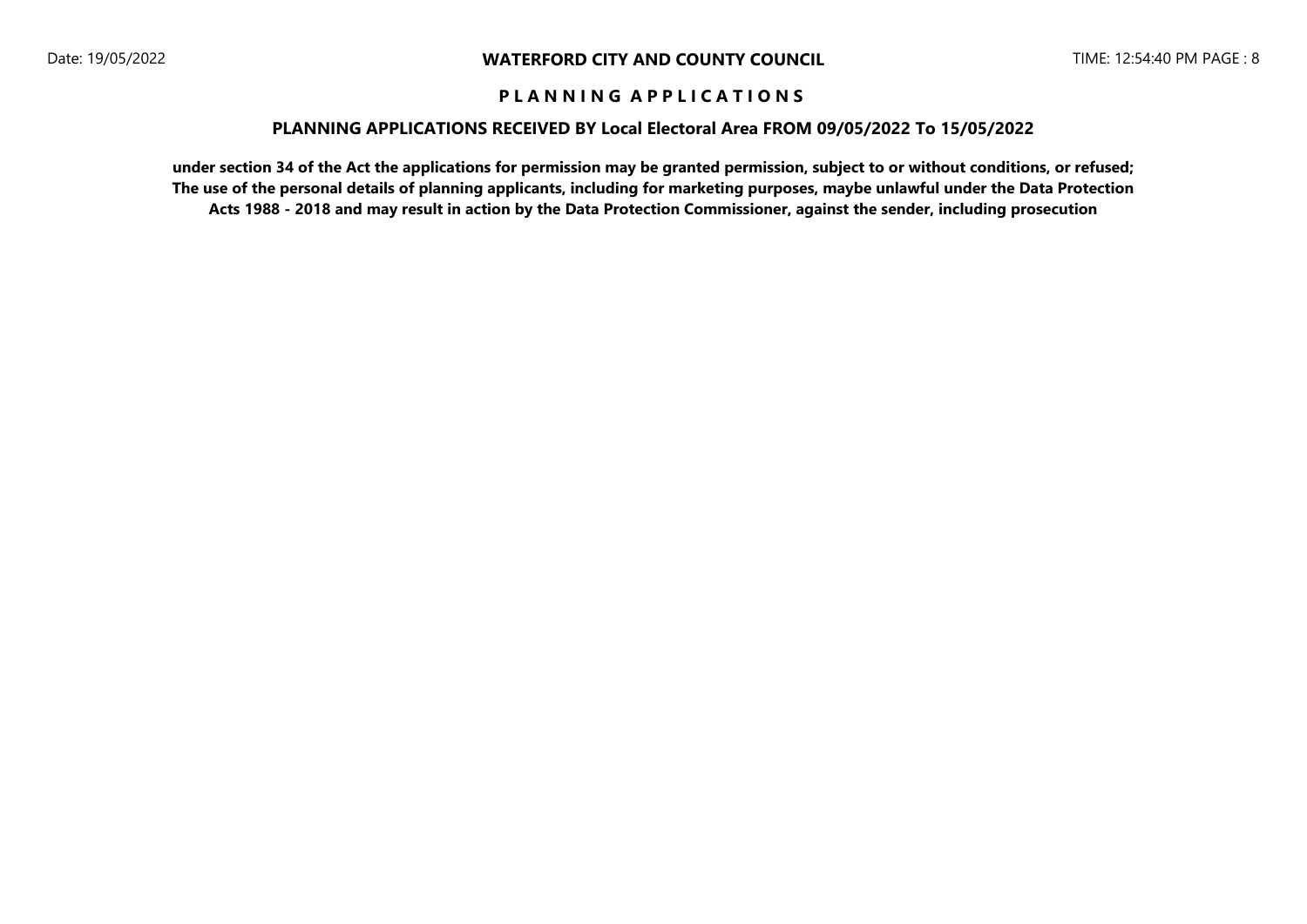# **PLANNING APPLICATIONS RECEIVED BY Local Electoral Area FROM 09/05/2022 To 15/05/2022**

| <b>FILE</b><br><b>NUMBER</b> | <b>APPLICANTS NAME</b>       | APP.<br><b>TYPE</b> | <b>DATE</b><br><b>RECEIVED</b> | <b>DEVELOPMENT DESCRIPTION</b><br><b>AND LOCATION</b>                                                                                                                                                                                                                                                                                                                                                                                                                                                                                                                                                                                                                                                                                                                    | <b>EIS</b><br><b>RECD.</b> | PROT.<br><b>STRU</b> | <b>IPC</b><br>LIC. | <b>WASTE</b><br>LIC. |
|------------------------------|------------------------------|---------------------|--------------------------------|--------------------------------------------------------------------------------------------------------------------------------------------------------------------------------------------------------------------------------------------------------------------------------------------------------------------------------------------------------------------------------------------------------------------------------------------------------------------------------------------------------------------------------------------------------------------------------------------------------------------------------------------------------------------------------------------------------------------------------------------------------------------------|----------------------------|----------------------|--------------------|----------------------|
| 22/407                       | Knocknamona Windfarm Limited | $\mathsf{P}$        | 13/05/2022                     | Junction & Bend Widening Works comprising road<br>widening at the junction of the L2024 with the<br>L2022 in Carronahyla townland; widening of the<br>junction of the L2022 with the L6077 and widening<br>of two bends along the L6077 in Knocknaglogh<br>Upper townland; and ancillary works. The proposed<br>development will facilitate the delivery of wind<br>turbine blades along the roads from Pulla<br>crossroads on the N25, to Knocknamona Windfarm<br>Site Entrance, at Knocknaglogh Lower on the L6077.<br>This application is accompanied by an<br>Environmental Impact Assessment screening report<br>and an Appropriate Assessment Report (Natura<br>Impact Statement)<br>Carronahyla and Knocknaglogh Upper townlands<br>Dungarvan<br>County Waterford |                            | N                    | N                  | N                    |
| 22/408                       | Panikos Limited              | $\mathsf{P}$        | 13/05/2022                     | subdivision of existing site into two single residence<br>sites and Construction of a single-storey two<br>bedroom 122 sq.m. dwelling, with access off the<br>existing shared entrance. To include solar panels at<br>roof level, associated site works and hard and soft<br>landscaping<br>Corrin<br>Rocky Road<br>Ardmore<br>Co. Waterford, P36 KV82                                                                                                                                                                                                                                                                                                                                                                                                                   |                            | $\mathsf{N}$         | N                  | N                    |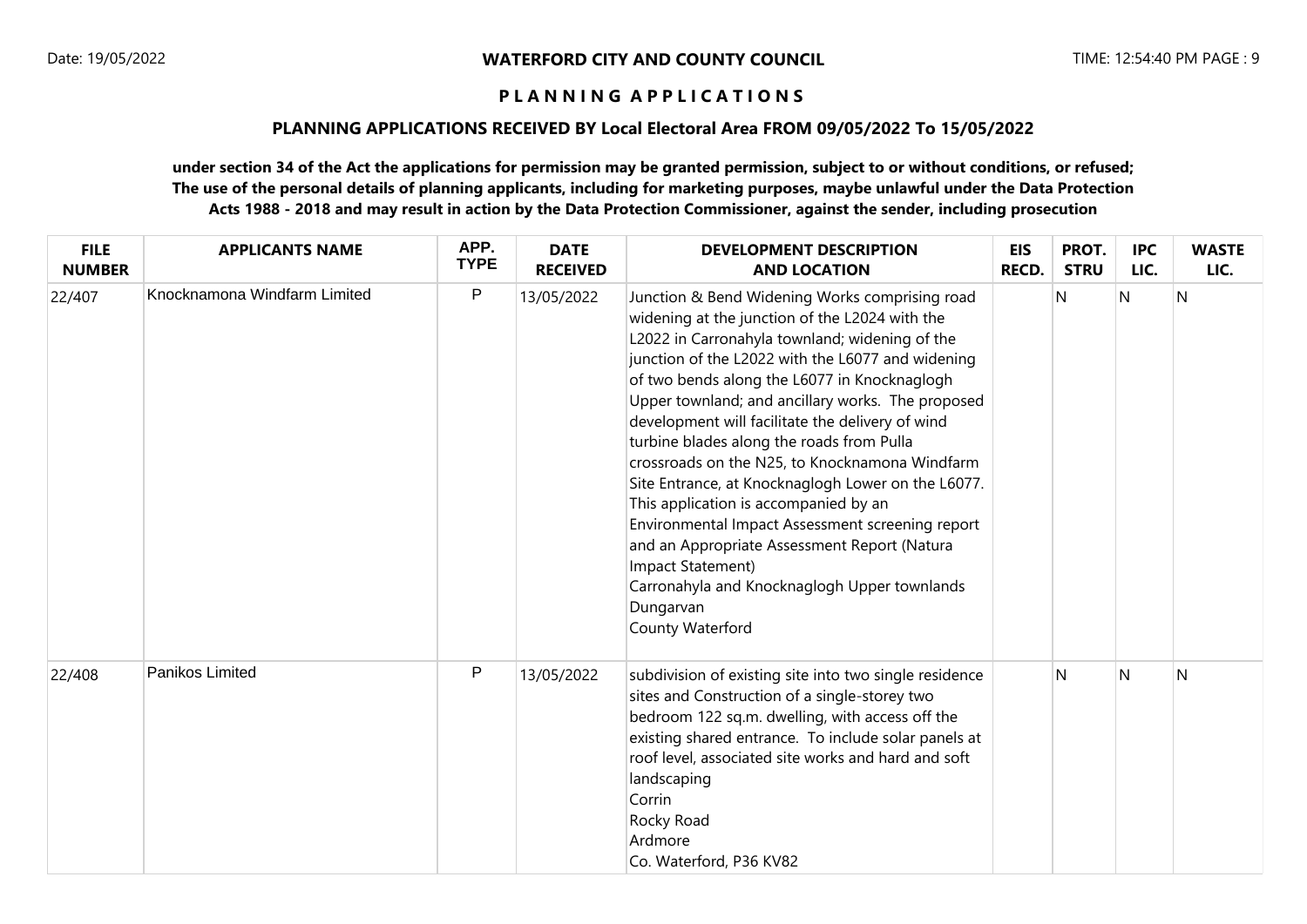#### **PLANNING APPLICATIONS RECEIVED BY Local Electoral Area FROM 09/05/2022 To 15/05/2022**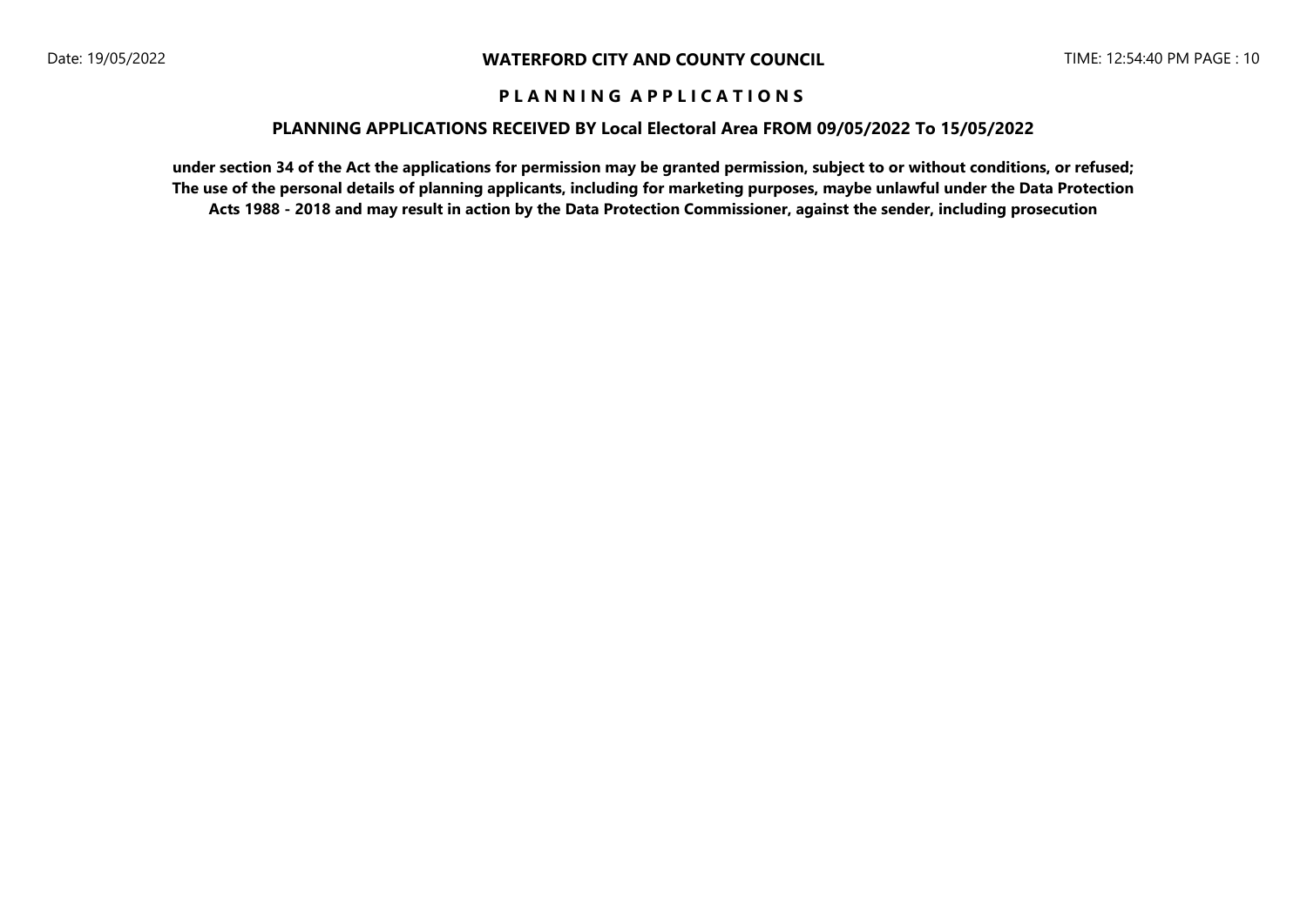#### **PLANNING APPLICATIONS RECEIVED BY Local Electoral Area FROM 09/05/2022 To 15/05/2022**

| <b>FILE</b>    | <b>APPLICANTS NAME</b>                              | APP.        | <b>DATE</b>     | <b>DEVELOPMENT DESCRIPTION</b> | <b>EIS</b>   | <b>PROT.</b> | <b>IPC</b> | <b>WASTE</b> |
|----------------|-----------------------------------------------------|-------------|-----------------|--------------------------------|--------------|--------------|------------|--------------|
| <b>NUMBER</b>  |                                                     | <b>TYPE</b> | <b>RECEIVED</b> | <b>AND LOCATION</b>            | <b>RECD.</b> | <b>STRU</b>  | LIC.       | LIC.         |
| Electoral Area | Total for Local Electoral Area : Dungarvan- Lismore | 4           |                 |                                |              |              |            |              |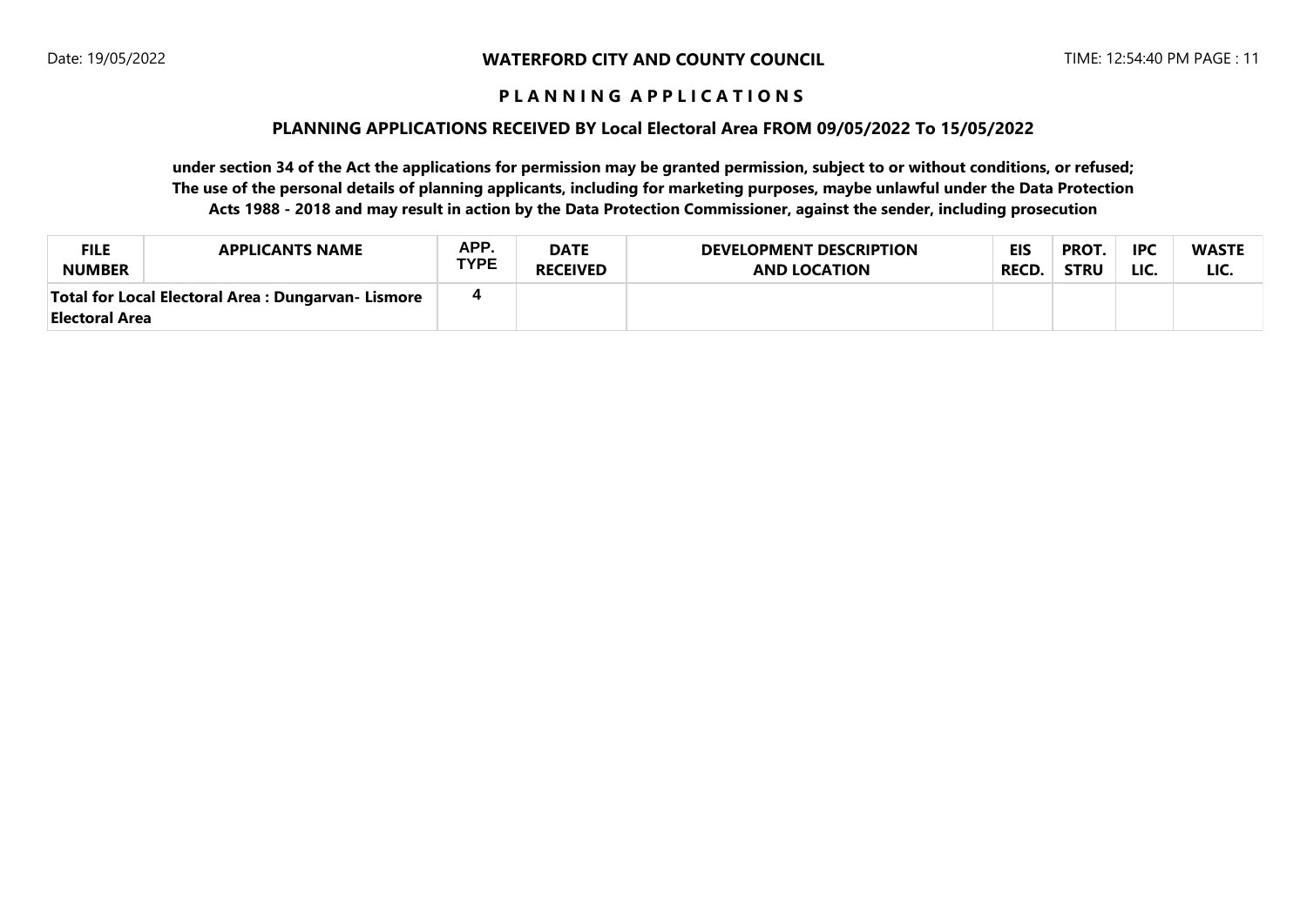#### **PLANNING APPLICATIONS RECEIVED BY Local Electoral Area FROM 09/05/2022 To 15/05/2022**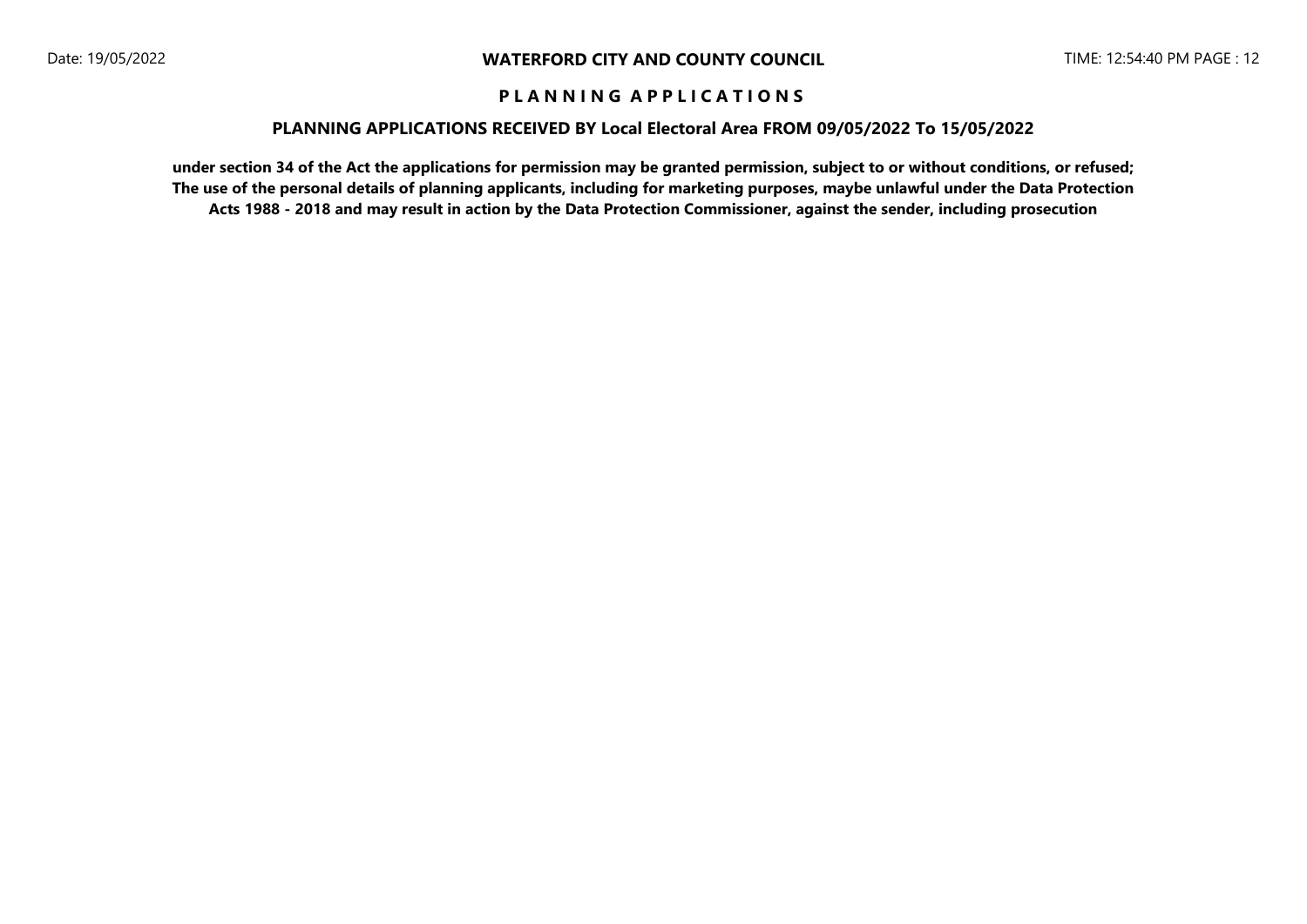### **PLANNING APPLICATIONS RECEIVED BY Local Electoral Area FROM 09/05/2022 To 15/05/2022**

| <b>FILE</b><br><b>NUMBER</b> | <b>APPLICANTS NAME</b>                             | APP.<br><b>TYPE</b> | <b>DATE</b><br><b>RECEIVED</b> | <b>DEVELOPMENT DESCRIPTION</b><br><b>AND LOCATION</b>                                                                                                                                                                | <b>EIS</b><br><b>RECD.</b> | PROT.<br><b>STRU</b> | <b>IPC</b><br>LIC. | <b>WASTE</b><br>LIC. |
|------------------------------|----------------------------------------------------|---------------------|--------------------------------|----------------------------------------------------------------------------------------------------------------------------------------------------------------------------------------------------------------------|----------------------------|----------------------|--------------------|----------------------|
|                              | Local Electoral Area : Metropolitan Electoral Area |                     |                                |                                                                                                                                                                                                                      |                            |                      |                    |                      |
| 22/386                       | Eugene Crehan                                      | R                   | 09/05/2022                     | removal of part of road boundary fence to<br>accommodate parking for a second car space in the<br>front of the garden<br>No. 5 Highfield<br>Ballycarnane<br>Tramore<br>Co. Waterford                                 |                            | N                    | N                  | N                    |
| 22/387                       | Michelle Stone                                     | ${\sf P}$           | 09/05/2022                     | construct a single storey dwelling with on site<br>sewerage treatment new entrance onto the public<br>road and all associated works<br>Ballyshoneen<br>Dunmore East<br>Co. Waterford                                 |                            | N                    | N                  | N                    |
| 22/388                       | <b>Claire Tubbritt</b>                             | ${\sf P}$           | 09/05/2022                     | modifications to existing rear facade window on the<br>first floor to a full length window to floor level with<br>flush Juliet type balcony<br>Apartment 6<br>The Sycamores<br>Dunmore Road<br><b>Waterford City</b> |                            | N                    | N                  | N                    |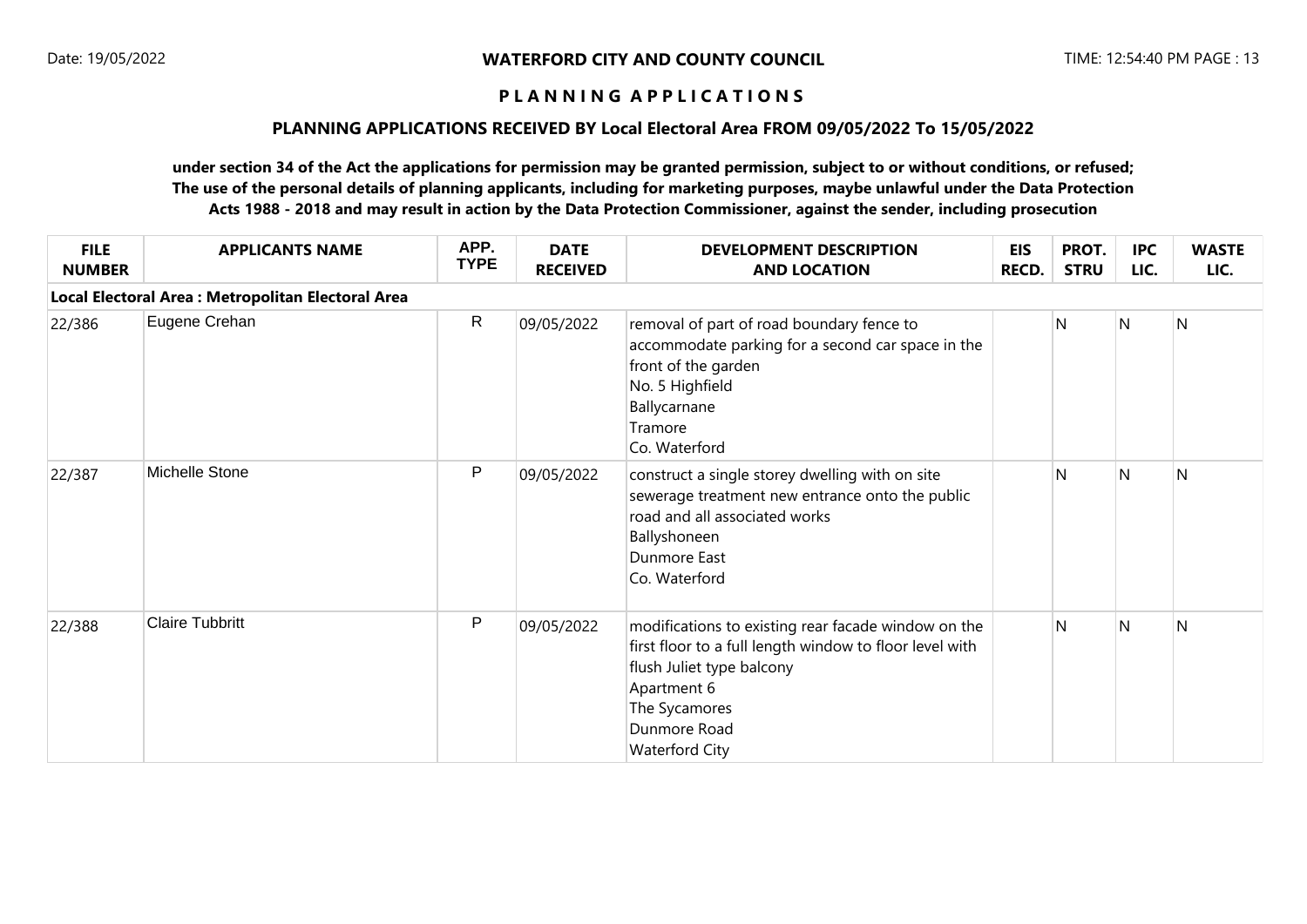#### **PLANNING APPLICATIONS RECEIVED BY Local Electoral Area FROM 09/05/2022 To 15/05/2022**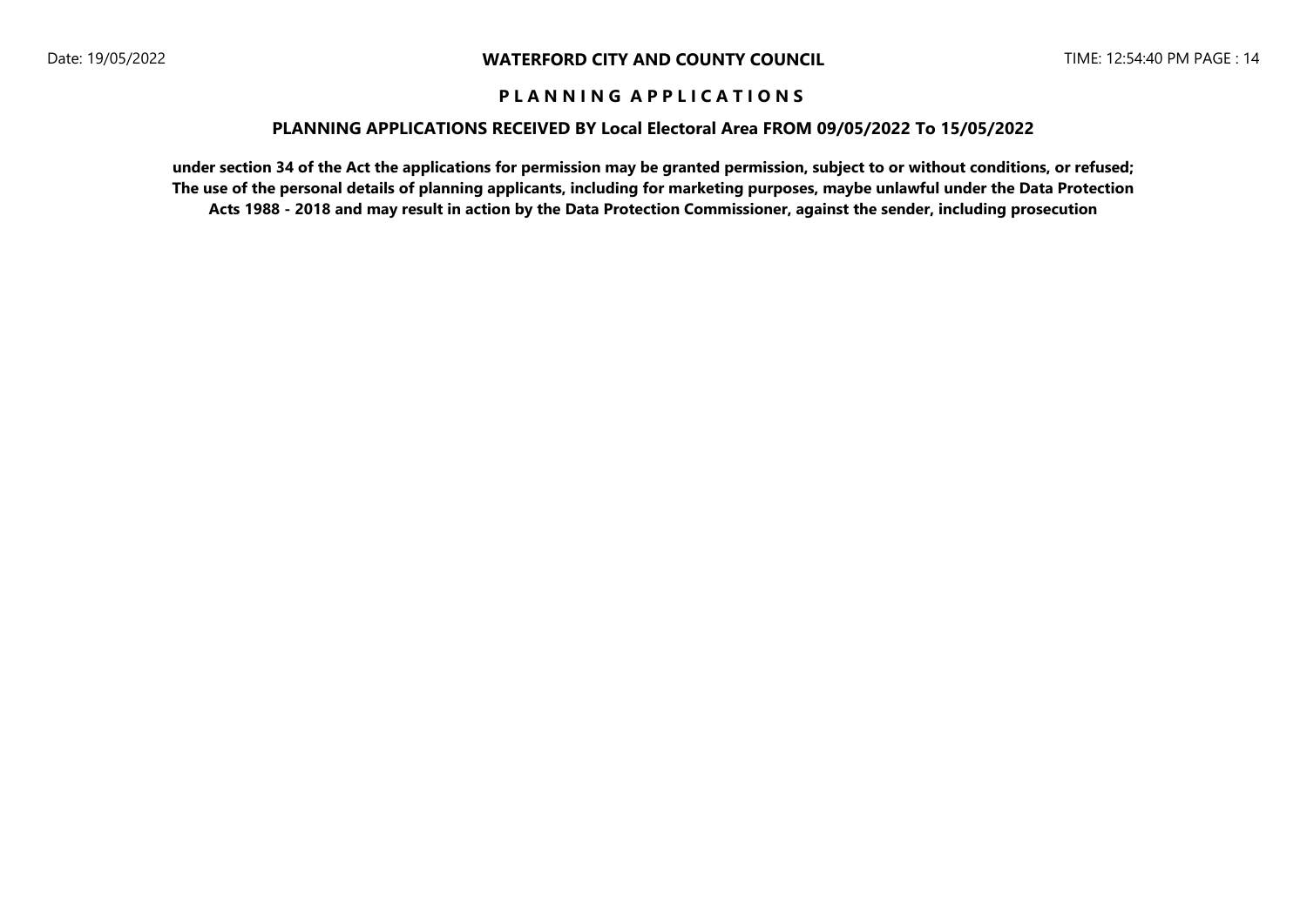### **PLANNING APPLICATIONS RECEIVED BY Local Electoral Area FROM 09/05/2022 To 15/05/2022**

| <b>FILE</b><br><b>NUMBER</b> | <b>APPLICANTS NAME</b>   | APP.<br><b>TYPE</b> | <b>DATE</b><br><b>RECEIVED</b> | <b>DEVELOPMENT DESCRIPTION</b><br><b>AND LOCATION</b>                                                                                                                                                                                                                                                                | <b>EIS</b><br><b>RECD.</b> | PROT.<br><b>STRU</b> | <b>IPC</b><br>LIC. | <b>WASTE</b><br>LIC. |
|------------------------------|--------------------------|---------------------|--------------------------------|----------------------------------------------------------------------------------------------------------------------------------------------------------------------------------------------------------------------------------------------------------------------------------------------------------------------|----------------------------|----------------------|--------------------|----------------------|
| 22/389                       | Holmacre Investment LTD. | $\mathsf{P}$        | 09/05/2022                     | construction of a two-storey residential block<br>comprising of 8 no. 2-bedroom units together with<br>extended parking and all ancillary site works within<br>the curtilage of a PROTECTED STRUCTURE RPS:474<br>Viewmount House, Viewmount Park<br>Dunmore Road,<br>Co. Waterford                                   |                            |                      | N                  | N                    |
| 22/390                       | Ellen and Billy Ryan     | ${\sf P}$           | 09/05/2022                     | construction a first floor extension over existing flat<br>roof extension to the rear of the dwelling and for<br>modification to existing windows on the rear and<br>side elevation along with side development work to<br>facilitate development<br>5a The Orchard,<br>Rockenham, Ferrybank<br>Waterford<br>X91W71X |                            | N                    | N                  | $\mathsf{N}$         |
| 22/391                       | <b>Mattie Whittle</b>    | P                   | 09/05/2022                     | to construct a two storey dwelling with detached<br>domestic garage, on site sewerage treatment new<br>entrance onto the road and all associate works<br>Ballyshoneen<br>Dunmore East<br>Co.Wateford                                                                                                                 |                            | N                    | N                  | N                    |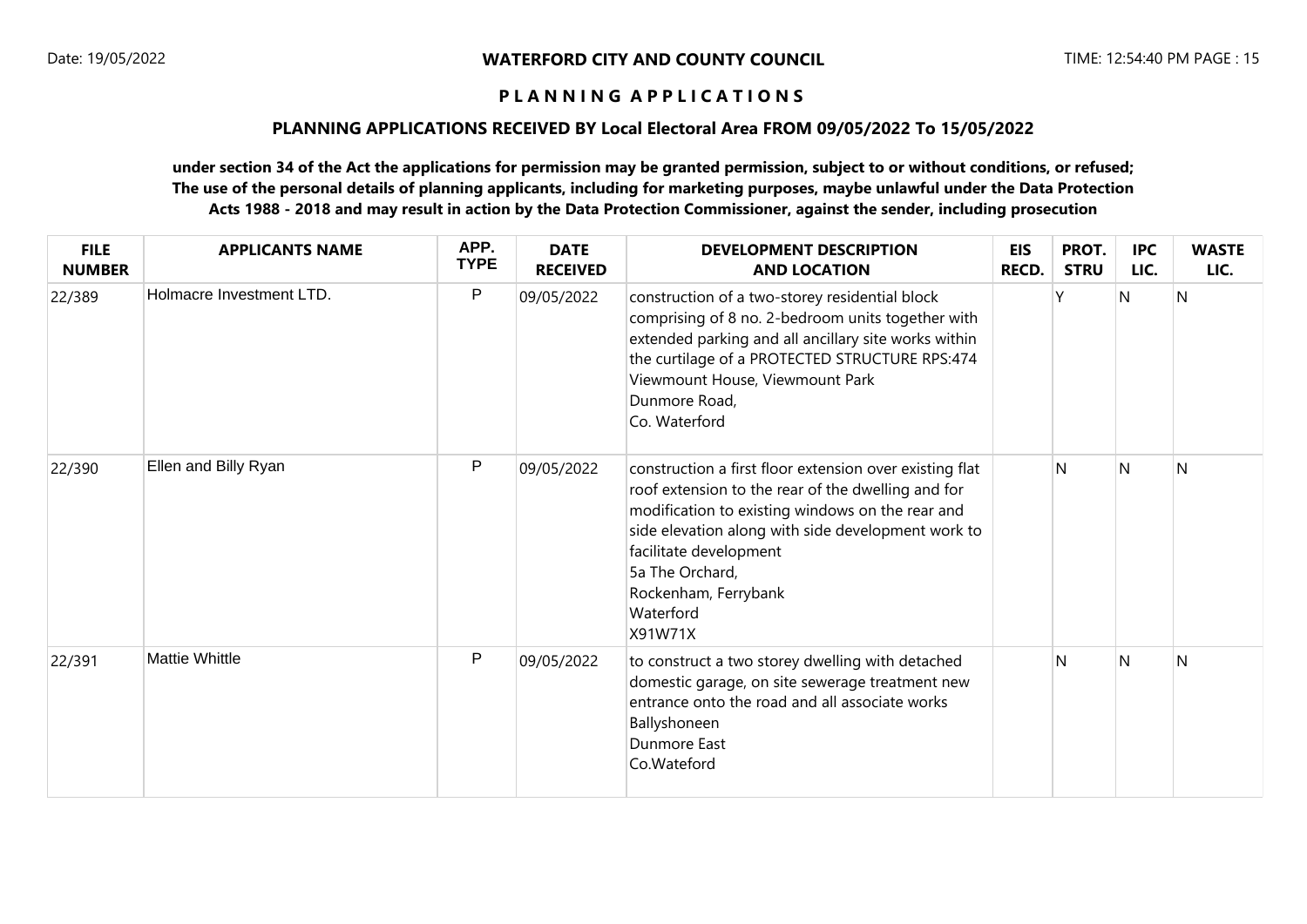#### **PLANNING APPLICATIONS RECEIVED BY Local Electoral Area FROM 09/05/2022 To 15/05/2022**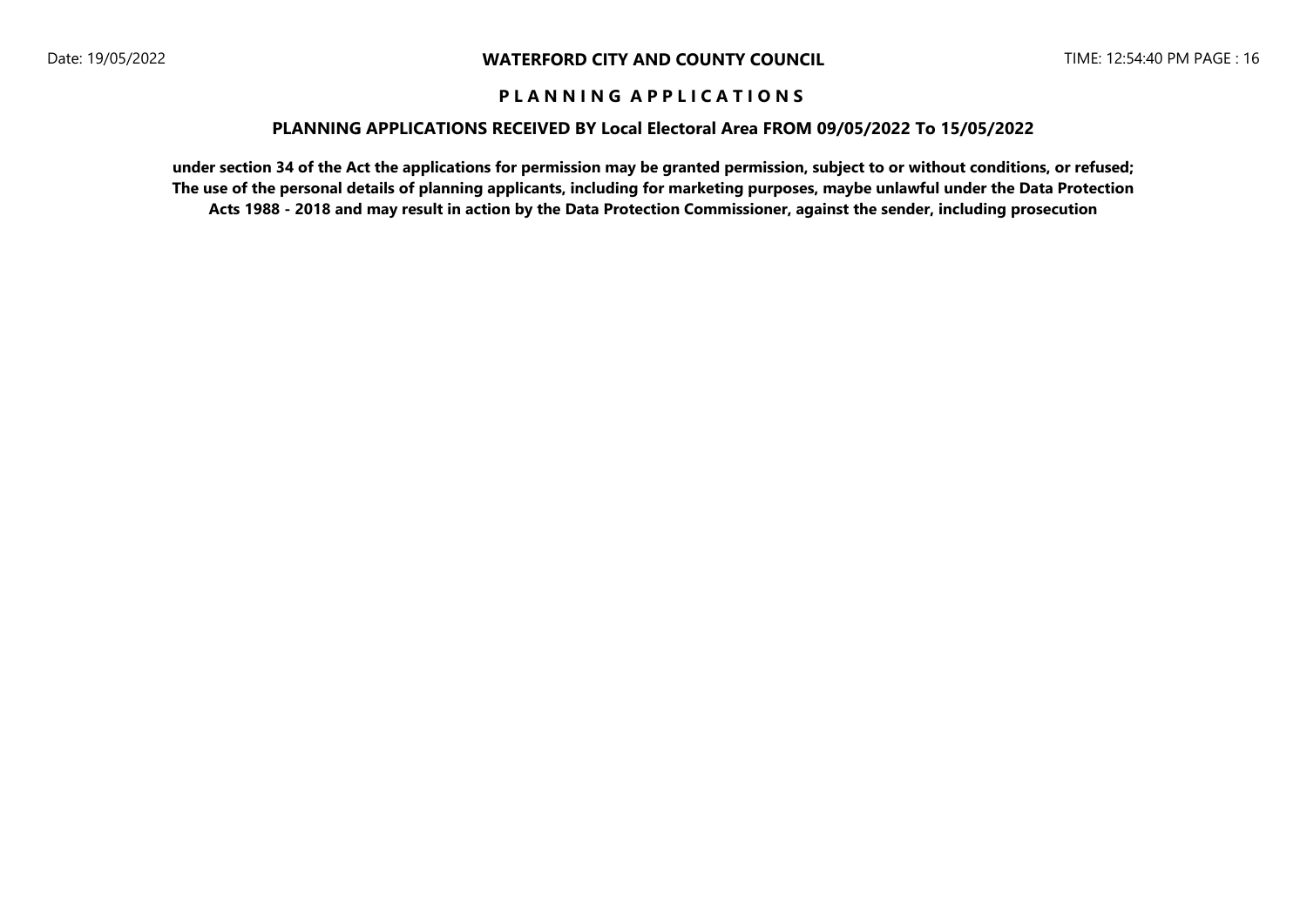### **PLANNING APPLICATIONS RECEIVED BY Local Electoral Area FROM 09/05/2022 To 15/05/2022**

| <b>FILE</b><br><b>NUMBER</b> | <b>APPLICANTS NAME</b>   | APP.<br><b>TYPE</b> | <b>DATE</b><br><b>RECEIVED</b> | <b>DEVELOPMENT DESCRIPTION</b><br><b>AND LOCATION</b>                                                                                                                                                                                                                                                                                                                                                                                                                                                                                                                                       | <b>EIS</b><br><b>RECD.</b> | PROT.<br><b>STRU</b> | <b>IPC</b><br>LIC. | <b>WASTE</b><br>LIC. |
|------------------------------|--------------------------|---------------------|--------------------------------|---------------------------------------------------------------------------------------------------------------------------------------------------------------------------------------------------------------------------------------------------------------------------------------------------------------------------------------------------------------------------------------------------------------------------------------------------------------------------------------------------------------------------------------------------------------------------------------------|----------------------------|----------------------|--------------------|----------------------|
| 22/395                       | Patricia Harkin          | $\mathsf{P}$        | 11/05/2022                     | installation of 2 no. Velux roof lights to the front<br>roof surface of dwelling<br>Graigue<br>Dunmore East<br>Co. Waterford                                                                                                                                                                                                                                                                                                                                                                                                                                                                |                            | N                    | N                  | N                    |
| 22/398                       | Middlethird Estates Ltd. | ${\sf P}$           | 11/05/2022                     | sought for 1 no. 2 storey creche and 58 dwellings<br>comprising: - 2 no. 3 storey apartment buildings<br>with 11 units in each, 2 no. 2 storey detached<br>houses and 12 no. 2 storey semi detached houses<br>with optional 3rd dormer storey and optional single<br>storey extension to rear, 10 no. semi detached<br>houses with optional single storey extension to rear,<br>4 no. 2 storey terraced houses, 4 no. 1 storey<br>houses, 2 no. 2 storey detached houses, 2 no. 3<br>storey dormer detached houses and all associated<br>site works.<br>Newtown<br>Tramore<br>Co. Waterford |                            | N                    | N                  | $\mathsf{N}$         |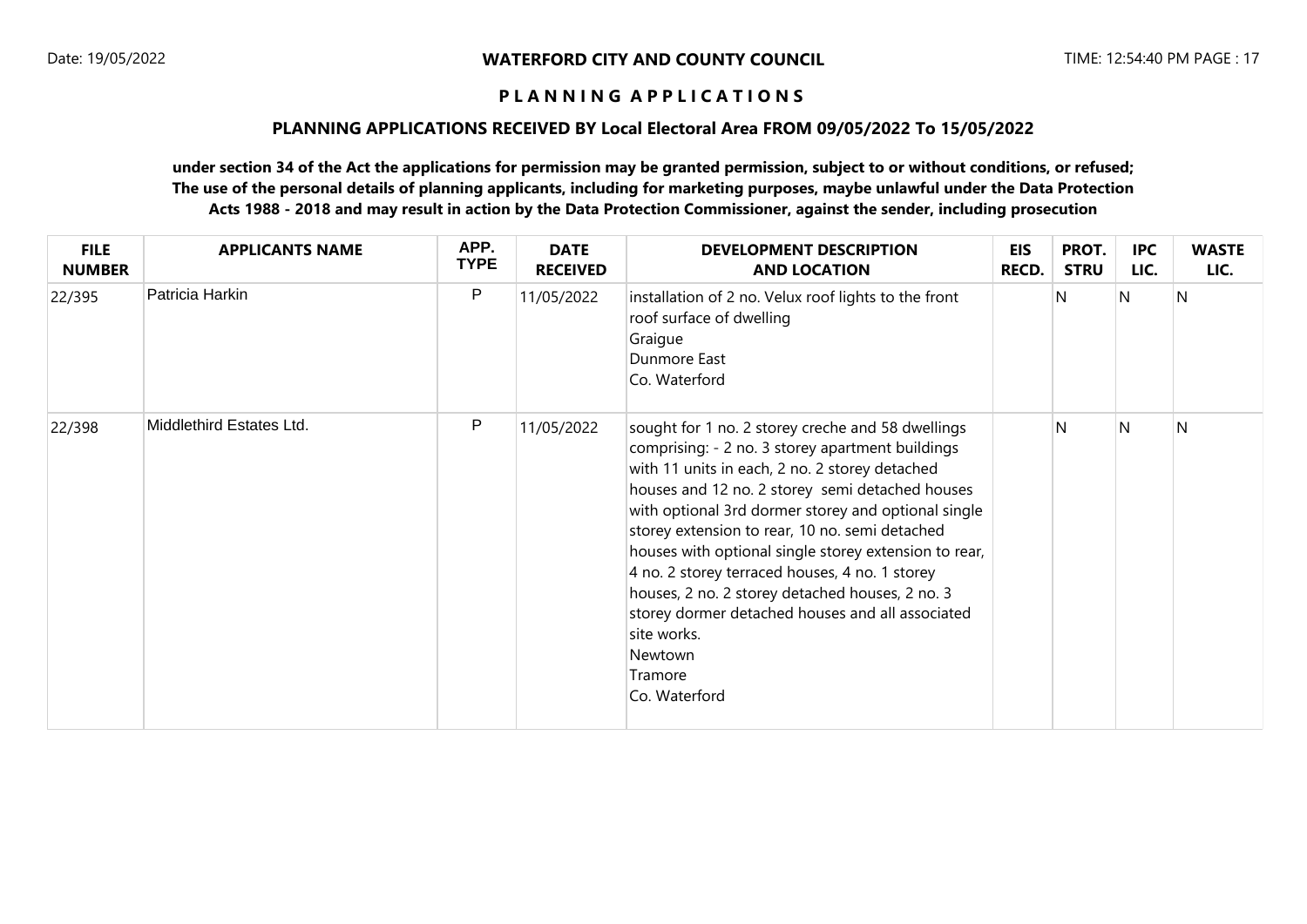### **PLANNING APPLICATIONS RECEIVED BY Local Electoral Area FROM 09/05/2022 To 15/05/2022**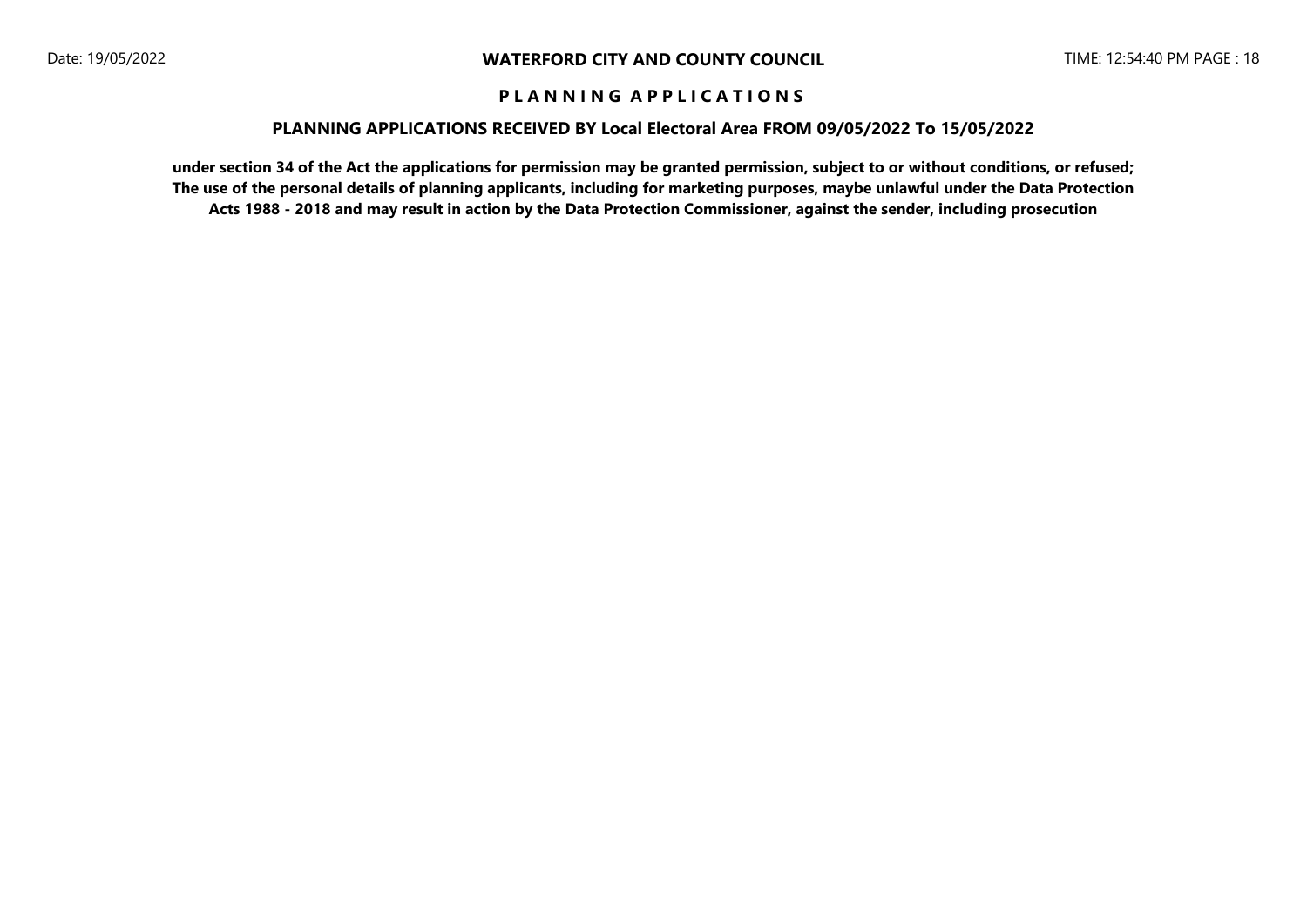#### **PLANNING APPLICATIONS RECEIVED BY Local Electoral Area FROM 09/05/2022 To 15/05/2022**

| <b>FILE</b>   | <b>APPLICANTS NAME</b> | APP.        | <b>DATE</b>     | <b>DEVELOPMENT DESCRIPTION</b>                                                                                                                                                                                                                                        | EIS          | PROT.       | <b>IPC</b> | <b>WASTE</b> |
|---------------|------------------------|-------------|-----------------|-----------------------------------------------------------------------------------------------------------------------------------------------------------------------------------------------------------------------------------------------------------------------|--------------|-------------|------------|--------------|
| <b>NUMBER</b> |                        | <b>TYPE</b> | <b>RECEIVED</b> | <b>AND LOCATION</b>                                                                                                                                                                                                                                                   | <b>RECD.</b> | <b>STRU</b> | LIC.       | LIC.         |
| 22/399        | Aaron Conway           | P           | 12/05/2022      | a first floor office extension (floor area of proposed<br>extension 23.3sqm), with external stairs onto the<br>existing single storey ground floor store (floor area<br>of existing ground floor 23.3sqm)<br>49 Fountain Street<br>Ferrybank<br><b>Waterford City</b> |              | 'N          | N          | N            |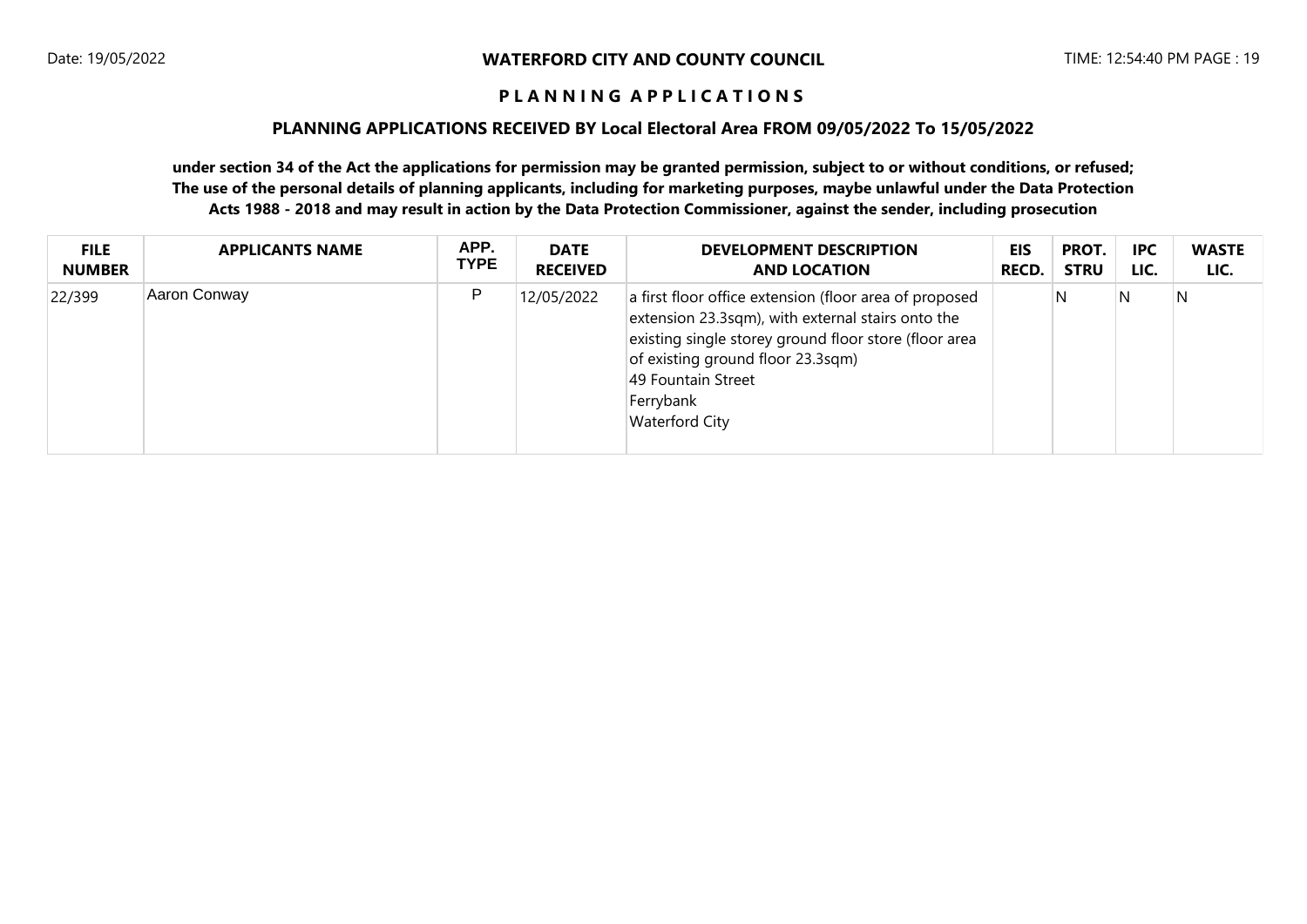#### **PLANNING APPLICATIONS RECEIVED BY Local Electoral Area FROM 09/05/2022 To 15/05/2022**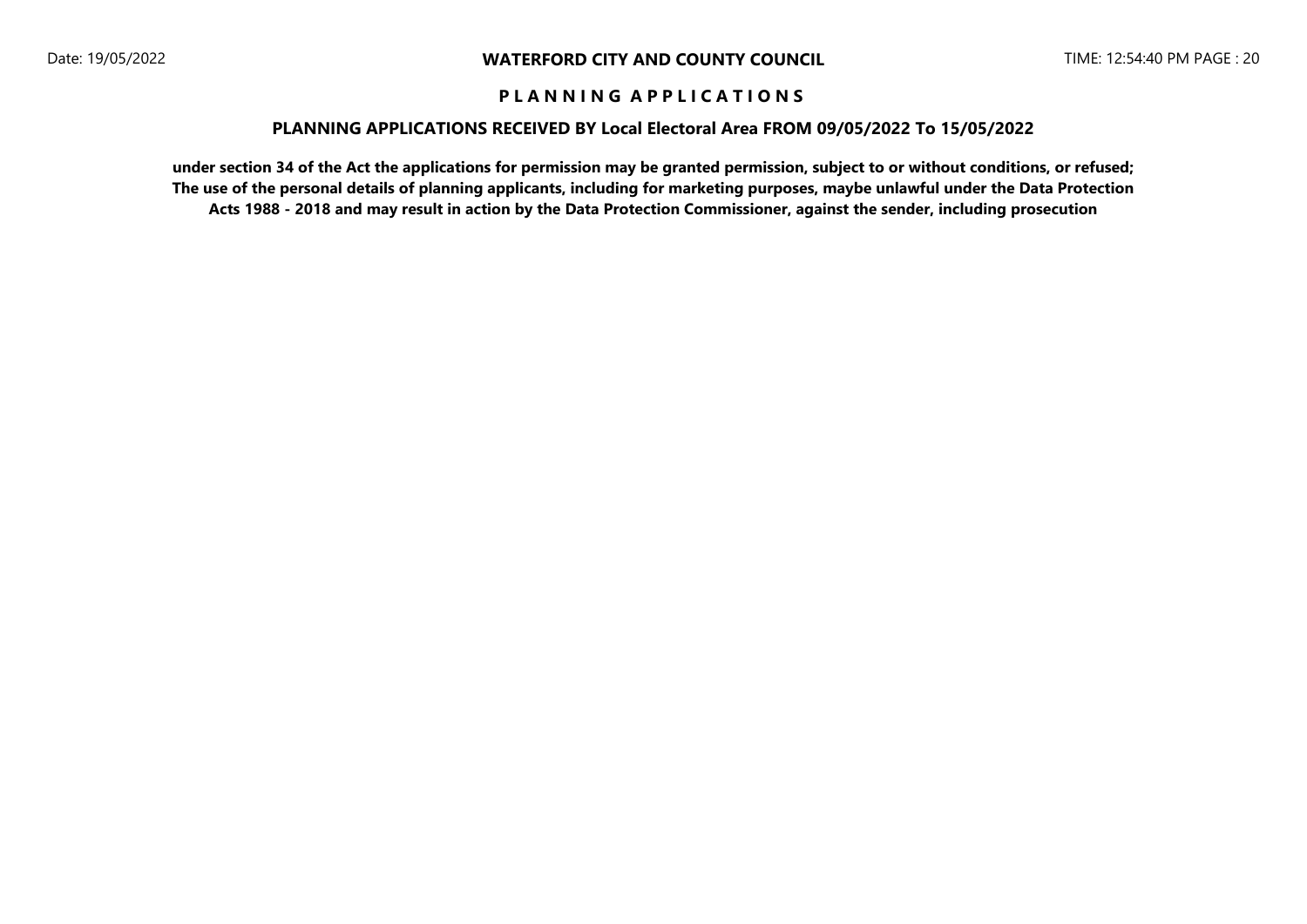### **PLANNING APPLICATIONS RECEIVED BY Local Electoral Area FROM 09/05/2022 To 15/05/2022**

| <b>FILE</b>   | <b>APPLICANTS NAME</b>                                | APP.        | <b>DATE</b>     | <b>DEVELOPMENT DESCRIPTION</b>                                                                                                                                                                                                                                                                                                                                                                                                                                                                                                                                                                                                                                                                                                                                                                                                                                                                                                                                                                                                                                                                                                                                                                                                                             | <b>EIS</b> | PROT.       | <b>IPC</b> | <b>WASTE</b> |
|---------------|-------------------------------------------------------|-------------|-----------------|------------------------------------------------------------------------------------------------------------------------------------------------------------------------------------------------------------------------------------------------------------------------------------------------------------------------------------------------------------------------------------------------------------------------------------------------------------------------------------------------------------------------------------------------------------------------------------------------------------------------------------------------------------------------------------------------------------------------------------------------------------------------------------------------------------------------------------------------------------------------------------------------------------------------------------------------------------------------------------------------------------------------------------------------------------------------------------------------------------------------------------------------------------------------------------------------------------------------------------------------------------|------------|-------------|------------|--------------|
| <b>NUMBER</b> |                                                       | <b>TYPE</b> | <b>RECEIVED</b> | <b>AND LOCATION</b>                                                                                                                                                                                                                                                                                                                                                                                                                                                                                                                                                                                                                                                                                                                                                                                                                                                                                                                                                                                                                                                                                                                                                                                                                                        | RECD.      | <b>STRU</b> | LIC.       | LIC.         |
| 22/400        | Waterford and Wexford Education and<br>Training Board | P           | 12/05/2022      | (1) Change of use from industrial to further<br>education and apprentice training facility use (Units<br>218-219 (formerly known as Techniform)); (2)<br>Internal alterations to accommodate technical<br>workshops, classrooms, offices and associated<br>facilities; (3) Single storey infill extension to front (4)<br>Elevational alterations; (5) Realignment of existing 2<br>No. vehicular entrances to form 1 No. access; (6)<br>Relocation of existing on-site ESB substation to rear;<br>(7) External welding gas storage unit to rear; (8)<br>Associated roof mounted plant and roof mounted<br>P.V. panels together with external maintenance<br>stairs to roof at rear; (9) 2.4m high palladine fencing<br>to part new boundaries; (10) Realignment of existing<br>parking to front together with additional car parking<br>and bicycle parking facilities to site; (11) Demolition<br>of 2 No. Storage units to rear of adjoining existing<br>ETB training facility (Units 212-215) to allow<br>vehicular access to rear of site; (12) 1 No. totem<br>signage pole and building mounted sign, together<br>with all associated site development works<br>Units 212-215 & Units 218-219<br>Waterford Industrial Park<br>Cork Road<br>Waterford |            | N           | N          | $\mathsf{N}$ |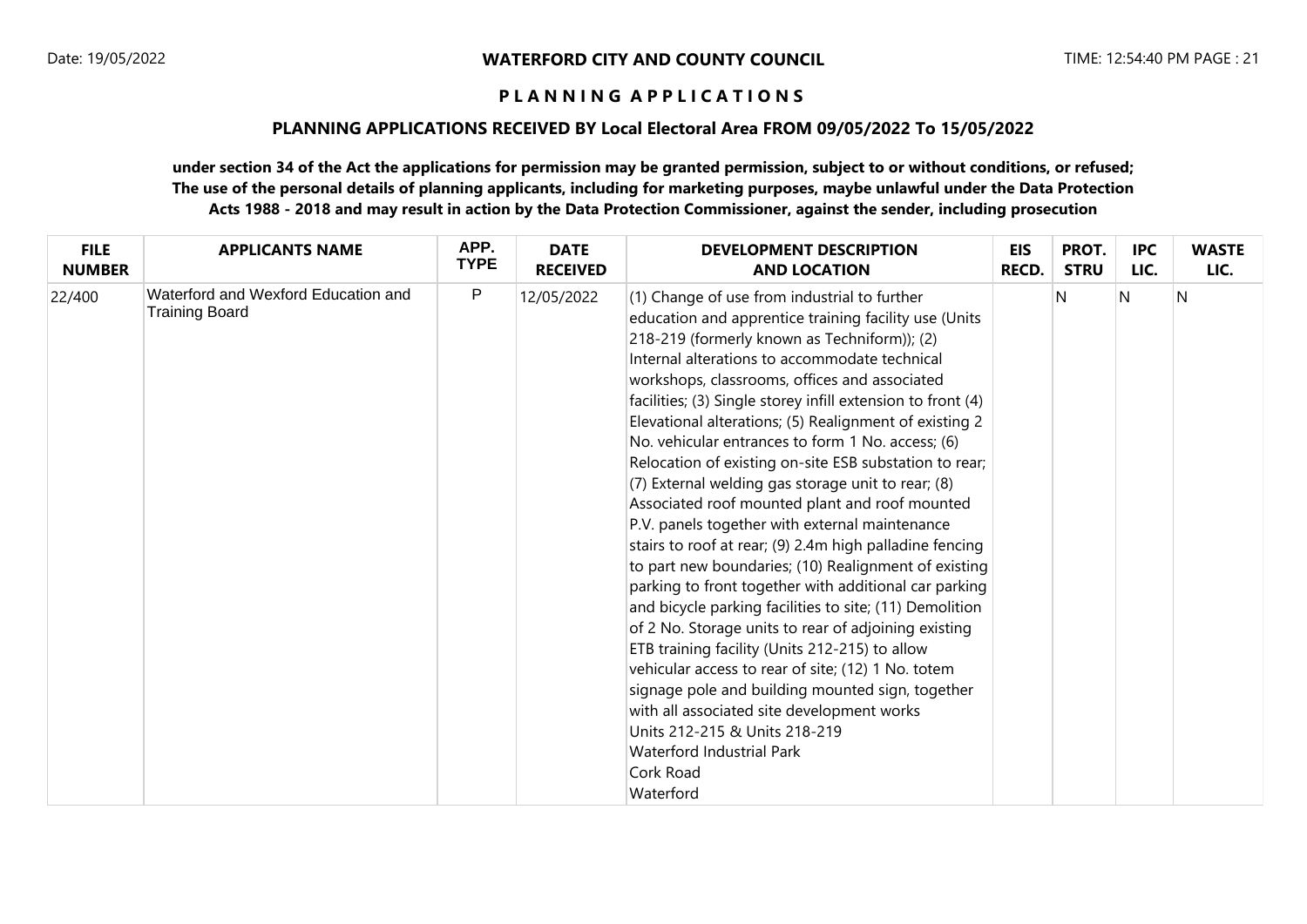#### **PLANNING APPLICATIONS RECEIVED BY Local Electoral Area FROM 09/05/2022 To 15/05/2022**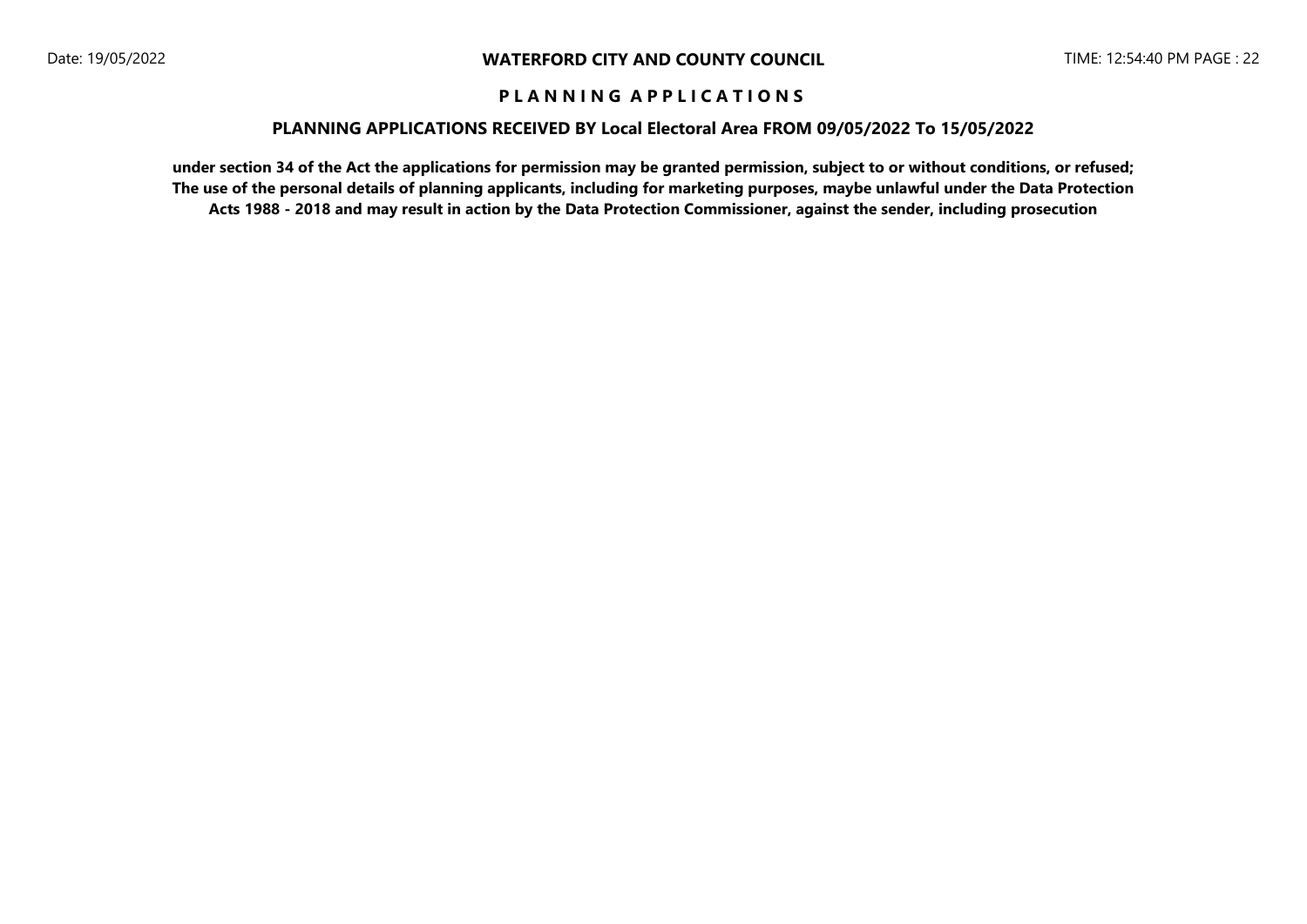### **PLANNING APPLICATIONS RECEIVED BY Local Electoral Area FROM 09/05/2022 To 15/05/2022**

| <b>FILE</b><br><b>NUMBER</b> | <b>APPLICANTS NAME</b> | APP.<br><b>TYPE</b> | <b>DATE</b><br><b>RECEIVED</b> | <b>DEVELOPMENT DESCRIPTION</b><br><b>AND LOCATION</b>                                                                                                                                                                                                                                                               | <b>EIS</b><br>RECD. | PROT.<br><b>STRU</b> | <b>IPC</b><br>LIC. | <b>WASTE</b><br>LIC. |
|------------------------------|------------------------|---------------------|--------------------------------|---------------------------------------------------------------------------------------------------------------------------------------------------------------------------------------------------------------------------------------------------------------------------------------------------------------------|---------------------|----------------------|--------------------|----------------------|
| 22/401                       | Castit Ltd.            | $\mathsf{P}$        | 13/05/2022                     | the construction of an access road and new<br>hardstanding area measuring 1275sq.m to<br>accommodate 16 no. parking spaces, delivery yard,<br>and security fencing together with all associated site<br>works at premises<br>Unit 612 Northern Extension<br><b>IDA Industrial Park</b><br>Cleaboy Road<br>Waterford |                     | $\mathsf{N}$         | N                  | $\mathsf{N}$         |
| 22/402                       | Zeeshan Mallick        | P                   | 12/05/2022                     | SECTION 254 LICENCE for outdoor table & chairs, 8<br>no. chairs at front & 8 no. chairs at side with 4 no.<br>tables at front & 4 no. tables at side<br><b>Blackrock Cafe</b><br>21/22 Broad Street<br>Waterford<br>X91 K586                                                                                        |                     | N                    | $\mathsf{N}$       | N                    |
| 22/404                       | John & Breda Coughlan  | Е                   | 13/05/2022                     | EXTENSION OF DURATION of file ref. no. 17/135 for<br>subdivision of site for the erection of storey and half<br>detached dwelling house along with associated site<br>works including modifying existing entrance<br>1 The Terrace<br><b>Cannon Street</b><br>Waterford                                             |                     | $\mathsf{N}$         | $\mathsf{N}$       | $\mathsf{N}$         |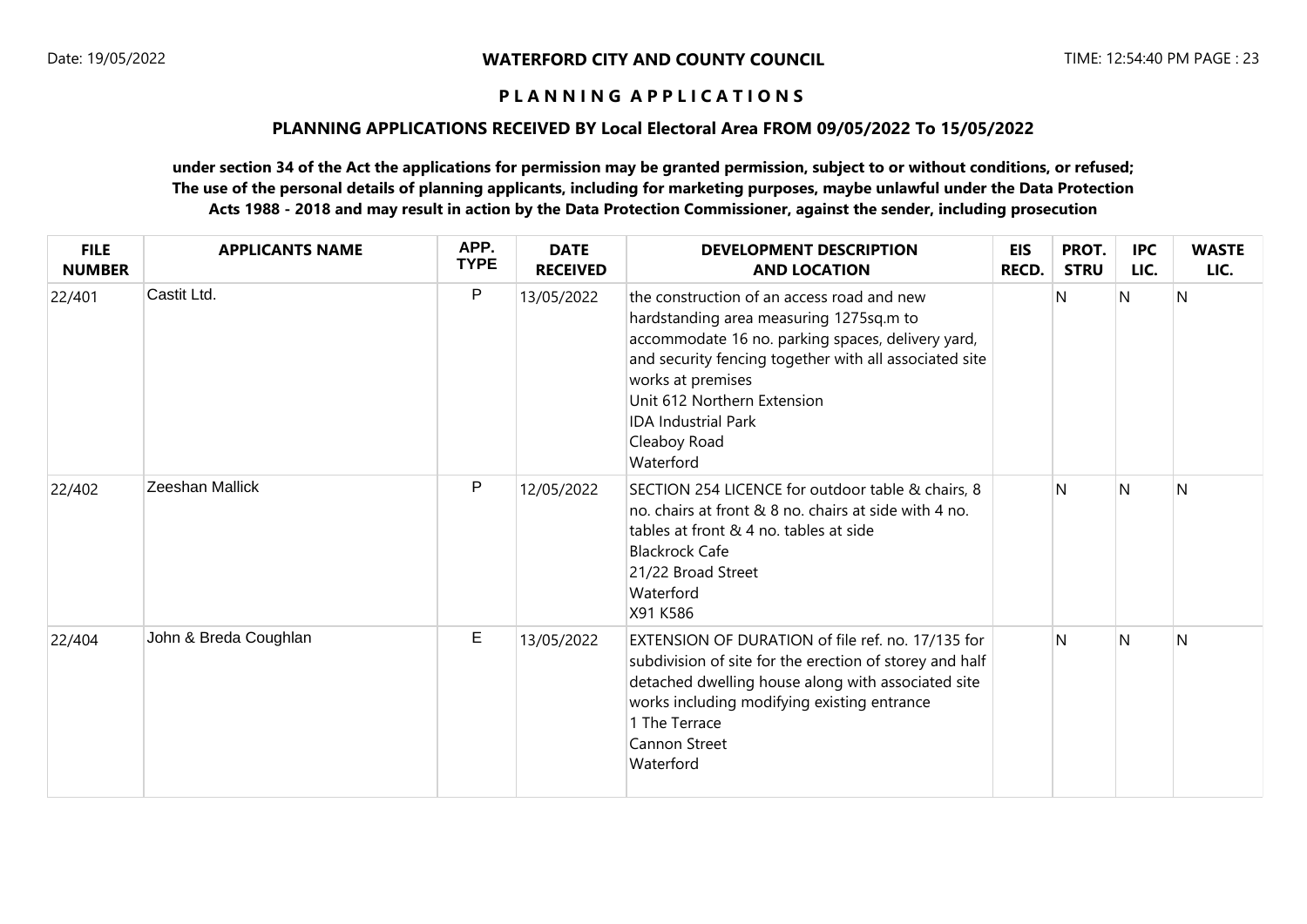#### **PLANNING APPLICATIONS RECEIVED BY Local Electoral Area FROM 09/05/2022 To 15/05/2022**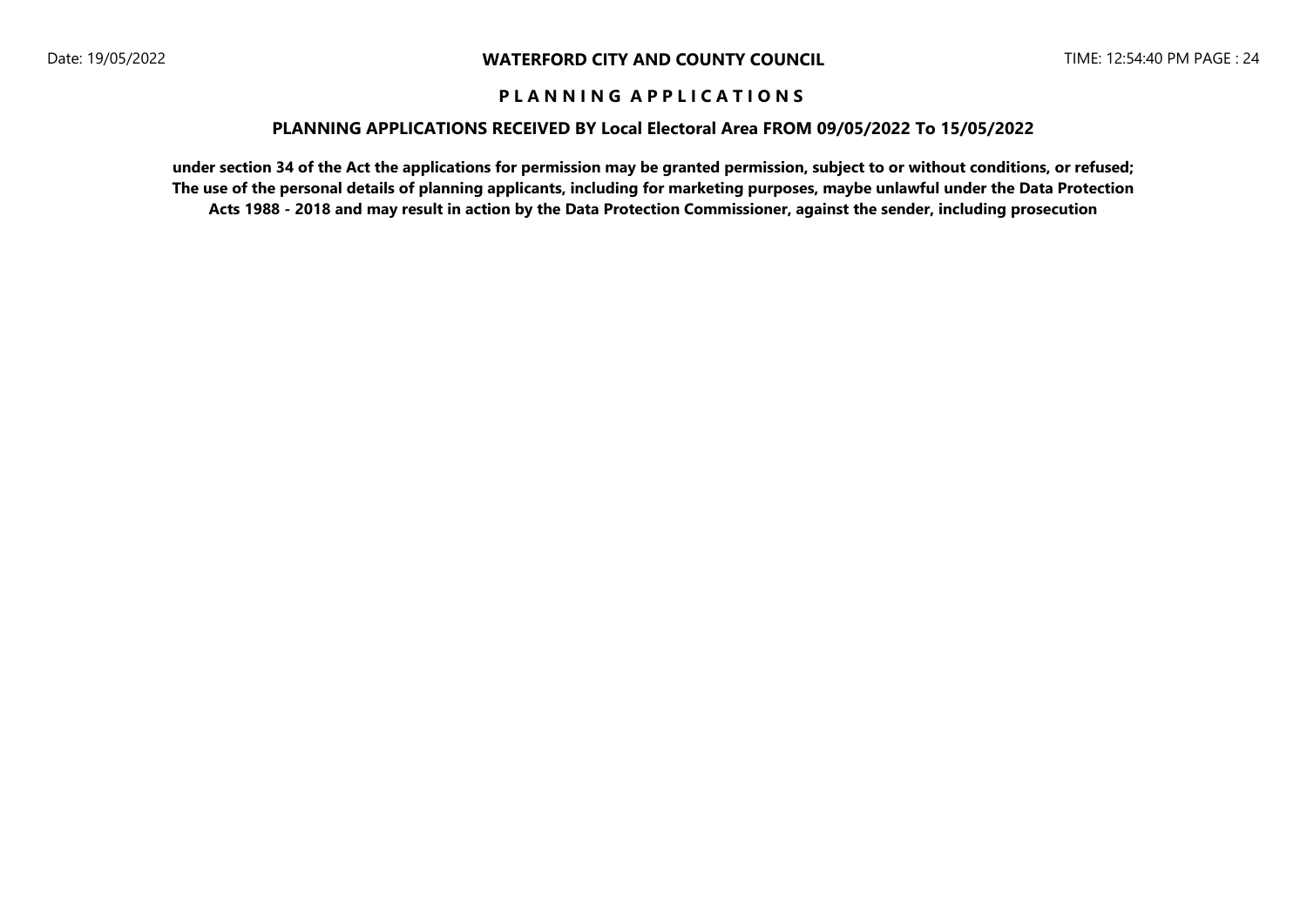### **PLANNING APPLICATIONS RECEIVED BY Local Electoral Area FROM 09/05/2022 To 15/05/2022**

## **under section 34 of the Act the applications for permission may be granted permission, subject to or without conditions, or refused; The use of the personal details of planning applicants, including for marketing purposes, maybe unlawful under the Data Protection Acts 1988 - 2018 and may result in action by the Data Protection Commissioner, against the sender, including prosecution**

| <b>FILE</b><br><b>NUMBER</b>                                                 | <b>APPLICANTS NAME</b> | APP.<br><b>TYPE</b> | <b>DATE</b><br><b>RECEIVED</b> | <b>DEVELOPMENT DESCRIPTION</b><br><b>AND LOCATION</b>                                                                                                                                                                                                                   | <b>EIS</b><br><b>RECD.</b> | PROT.<br><b>STRU</b> | <b>IPC</b><br>LIC. | <b>WASTE</b><br>LIC. |
|------------------------------------------------------------------------------|------------------------|---------------------|--------------------------------|-------------------------------------------------------------------------------------------------------------------------------------------------------------------------------------------------------------------------------------------------------------------------|----------------------------|----------------------|--------------------|----------------------|
| 22/406                                                                       | Ben Roper              | P                   | 13/05/2022                     | demolish an existing single-story extension, carry<br>out alterations to the remaining structure, and to<br>construct a two-story extension to the rear of house<br>in accordance with the drawings submitted<br>74 Barrack Street<br><b>Waterford City</b><br>X91 C8XD |                            | N                    | N                  | N                    |
| <b>Total for Local Electoral Area: Metropolitan</b><br><b>Electoral Area</b> |                        | 14                  |                                |                                                                                                                                                                                                                                                                         |                            |                      |                    |                      |
|                                                                              |                        |                     |                                |                                                                                                                                                                                                                                                                         |                            |                      |                    |                      |

**23 Total:** 

**\*\*\* END OF REPORT \*\*\***